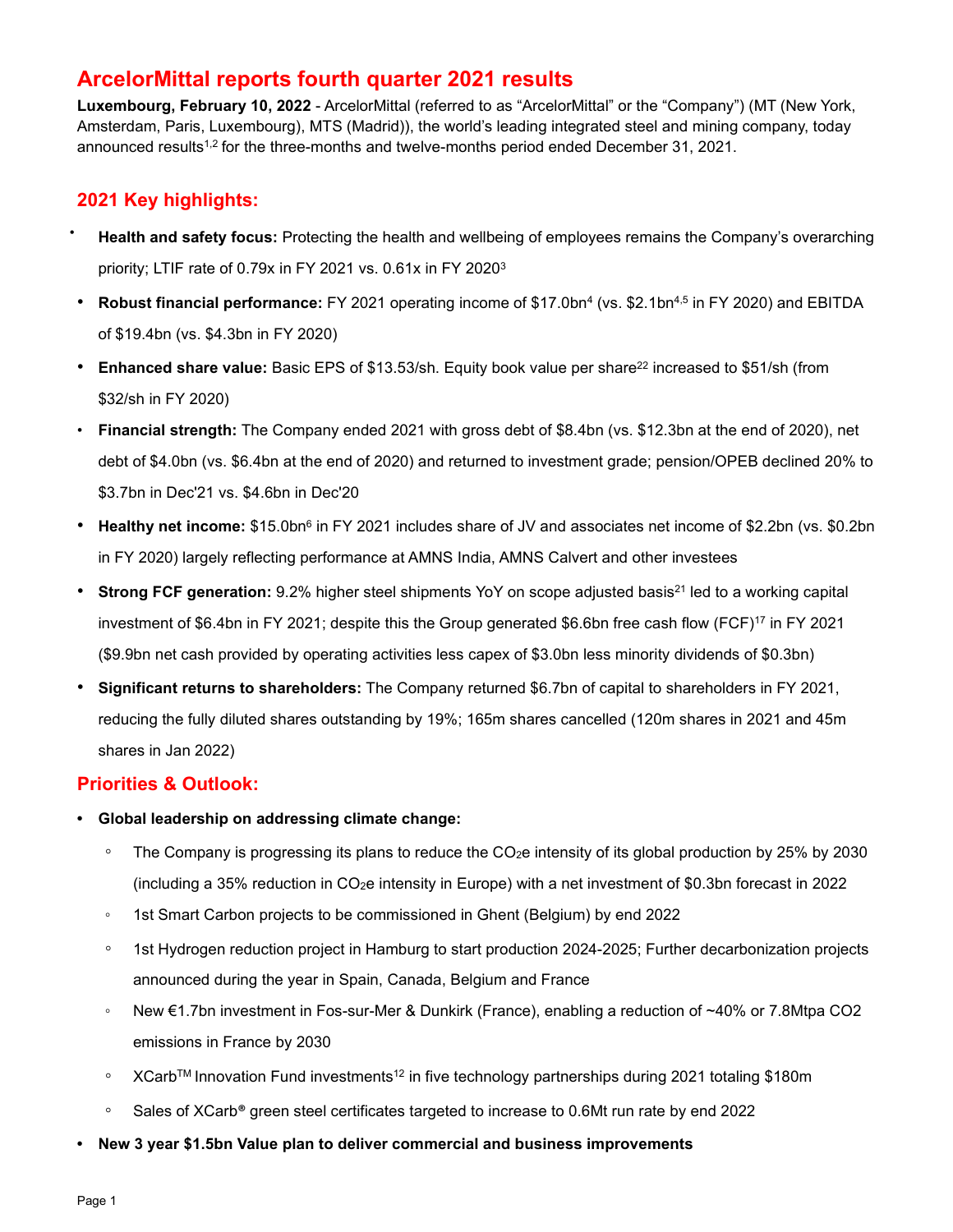#### • **Delivering strategic growth in support of higher sustainable returns**

- New \$0.3bn pellet plant investment at Kryvyi Rih (Ukraine) to ensure sustainability, environmental compliance and improve productivity; new \$0.2bn section mill in Barra Mansa (Brazil) to produce higher value added products and enhance the product mix
- \$3.1bn strategic capex envelope to be spent between 2021-2024 (of which \$0.2bn has been spent to date) $23$  is estimated to add \$1.1bn to future EBITDA $24$
- 1st coils from the Mexico HSM produced in December 2021; strategic capex to increase in 2022 as growth projects in Brazil (Monlevade, Vega and Barra Mansa) and Ukraine, as well as Iron Ore mining (Liberia, Las Truchas, Serra Azul) advance

#### • **Building a track record of consistently returning capital to shareholders:**

- \$7.2bn of capital returned to shareholders since September 2020
- The Board proposes to increase the annual base dividend to shareholders to \$0.38/sh (to be paid in June 2022, subject to the approval of shareholders at the AGM in May 2022)
- The Company has announced a new \$1.0bn capital return for 1H'22. Further authorization to repurchase shares will be sought from shareholders at the 2022 AGM
- **Market outlook is favorable**
	- World ex-China apparent steel consumption ("ASC") in 2022 vs. 2021 is expected to grow 2.5-3%; the Company expects its steel shipments in 2022 to grow by 3% vs. 202121
	- The Company expects strong EBITDA and FCF generation in 2022

# **Financial highlights (on the basis of IFRS1,2):**

| (USDm) unless otherwise shown                                                   | 4Q 21  | 3Q 21  | 4Q 20  | 12M 21 | 12M 20 |
|---------------------------------------------------------------------------------|--------|--------|--------|--------|--------|
| Sales                                                                           | 20,806 | 20,229 | 14,184 | 76,571 | 53,270 |
| Operating income                                                                | 4,558  | 5,345  | 1,998  | 16,976 | 2,110  |
| Net income / (loss) attributable to equity holders of the parent                | 4,045  | 4,621  | 1,207  | 14,956 | (733)  |
| Basic earnings / (loss) per common share (US\$)                                 | 3.93   | 4.17   | 1.01   | 13.53  | (0.64) |
|                                                                                 |        |        |        |        |        |
| Operating income/ tonne (US\$/t)                                                | 289    | 366    | 116    | 270    | 31     |
| <b>EBITDA</b>                                                                   | 5,052  | 6,058  | 1,726  | 19,404 | 4,301  |
| EBITDA/ tonne (US\$/t)                                                          | 320    | 414    | 100    | 308    | 62     |
|                                                                                 |        |        |        |        |        |
| Crude steel production (Mt)                                                     | 16.5   | 17.2   | 18.8   | 69.1   | 71.5   |
| Steel shipments (Mt)                                                            | 15.8   | 14.6   | 17.3   | 62.9   | 69.1   |
| Total group iron ore production (Mt)                                            | 13.4   | 13.0   | 15.3   | 50.9   | 58.0   |
| Iron ore production (Mt) (AMMC and Liberia only)                                | 7.2    | 6.8    | 7.6    | 26.2   | 28.3   |
| Iron ore shipment (Mt) (AMMC and Liberia only)                                  | 7.1    | 6.9    | 7.9    | 26.0   | 28.4   |
|                                                                                 |        |        |        |        |        |
| Number of shares outstanding (issued shares less treasury<br>shares) (millions) | 911    | 971    | 1,081  | 911    | 1,081  |

Note: As previously announced, effective 2Q 2021, ArcelorMittal has amended its presentation of reportable segments to report the operations of AMMC and Liberia within the Mining segment. The results of each other mine are accounted for within the steel segments that it primarily supplies; as from 2Q 2021 onwards, ArcelorMittal Italia is deconsolidated and accounted for as a joint venture.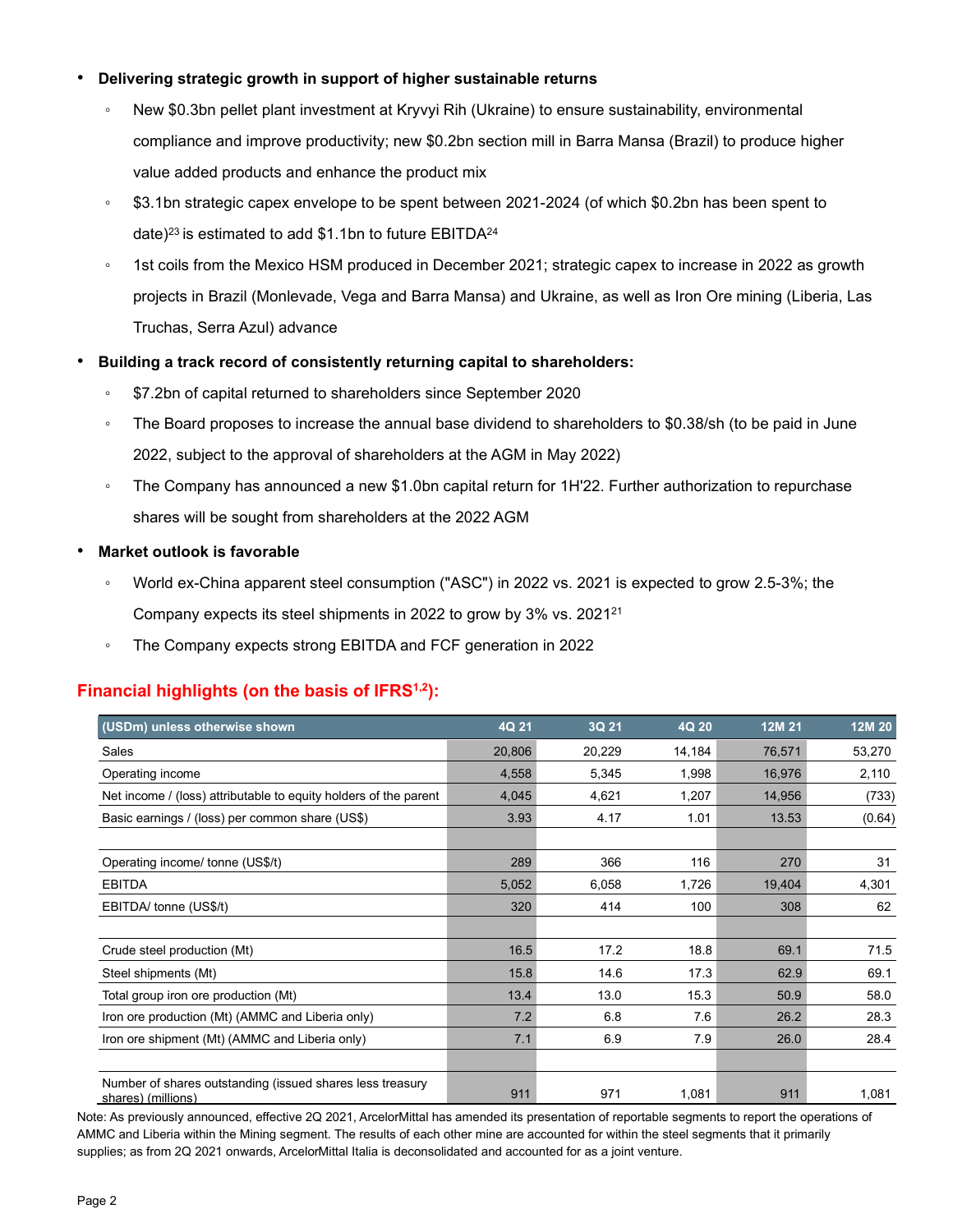### **Commenting, Aditya Mittal, ArcelorMittal Chief Executive Officer, said:**

"2021 was a strong year in which we accelerated progress on many fronts. The global economic rebound post initial COVID-19 restrictions being lifted supported buoyant demand in all markets delivering very high levels of profitability. This further strengthened our balance sheet and enabled the delivery of consistent returns for shareholders as well as targeted investment in our business. Recent investments, both organic and acquisitive, have long-term strategic value – with the Mexico hot strip mill set to ramp up this year, the construction of the Calvert EAF underway, and the AM/NS India joint venture performing well and poised to capture further opportunity in this fast-growing market.

The one area where we are not satisfied is safety. We want to do better and we have to do better. Across the organization all our efforts are focused on this most important outcome.

Perhaps most critically we intensified our commitments to decarbonize, recognizing that steel can and must make a significant contribution to achieving net zero. We stated an ambition to reduce our CO2e intensity by 25% by 2030 and continue to invest in multiple technology routes that will help us succeed. We launched our XCarb vision which includes an investment fund into the clean energy technologies that support this transformation. Working in collaboration with stakeholders, we were able to accelerate progress at a number of our plants in Europe and also in Canada. Our aim is to demonstrate what is possible by having the world's first near zero-emissions steel plant.

We start 2022 ready to build on the progress already achieved for long-term sustainability and success. Industry fundamentals remain positive, supported by re-negotiated automotive contracts. Our balance sheet strength enables us to invest in the most compelling organic growth opportunities and continue our transition towards low emissions steelmaking. We see increasing evidence of stakeholder understanding and support for the transition to zero-carbon steel-making. We look forward to further building on this progress achieved, in 2022."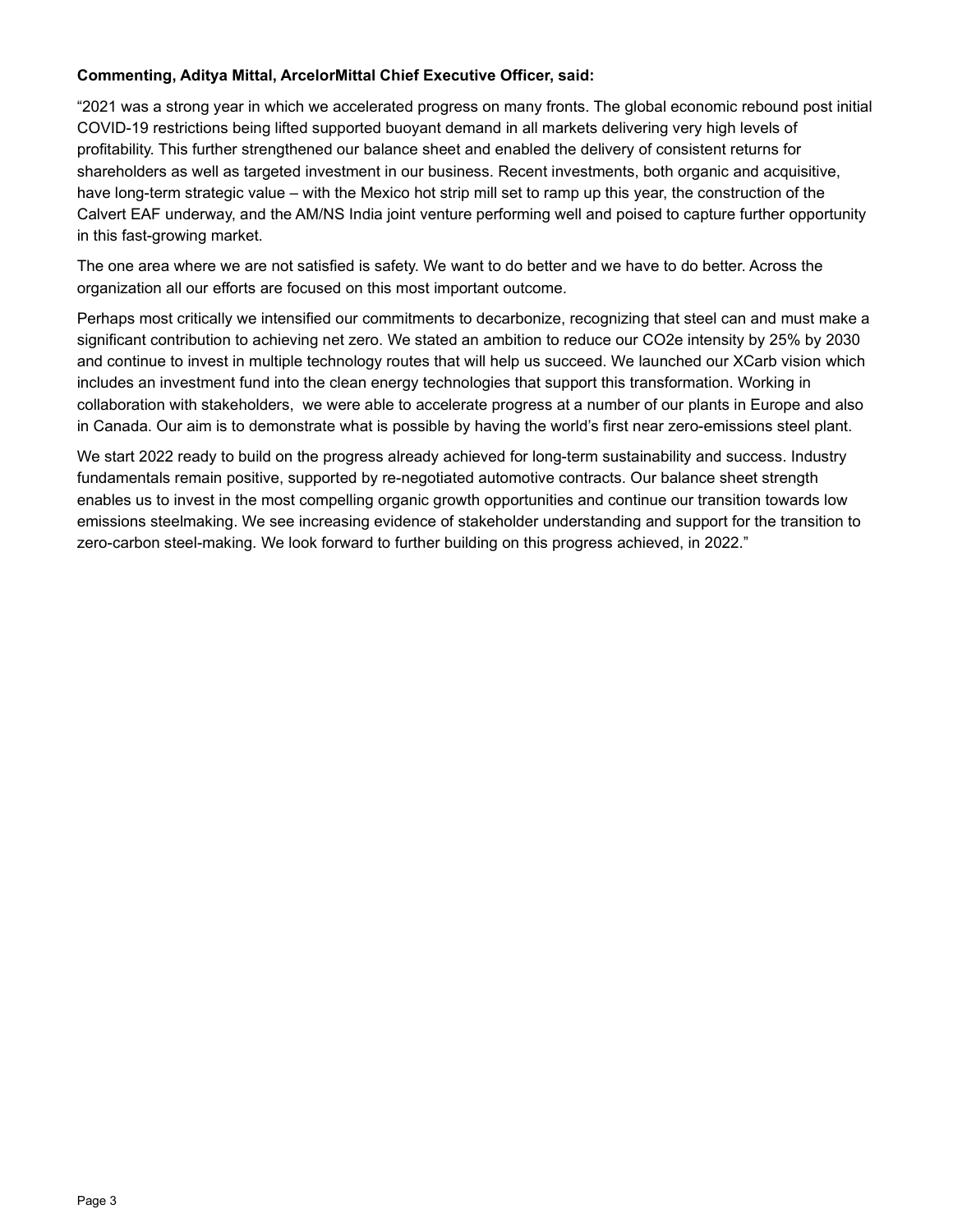## **Sustainable development and safety performance**

#### **Health and safety - Own personnel and contractors lost time injury frequency rate**

Protecting the health and wellbeing of employees remains the Company's overarching priority with ongoing strict adherence to World Health Organization guidelines (in respect of COVID-19), and specific government guidelines have been followed and implemented.

Health and safety performance based on own personnel and contractors lost time injury frequency ("LTIF") rate was 0.74x in the fourth quarter of 2021 ("4Q 2021") as compared to 0.76x for the third quarter of 2021 ("3Q 2021"). Prior period figures have not been recast for the ArcelorMittal USA disposal which took place in December 2020 and exclude ArcelorMittal Italia (which is now accounted for under the equity method) for all periods.

Health and safety performance in the twelve months of 2021 ("12M 2021") was 0.79x as compared to 0.61x in the twelve months of 2020 ("12M 2020").

The Company's efforts to improve its health and safety record aim to strengthen the safety of its workforce with an absolute focus on eliminating fatalities. A change to the Company's executive remuneration policy has been made to reflect this focus.

#### **Own personnel and contractors - Frequency rate**

| Lost time injury frequency rate | 4Q 21 | 3Q 21 | 4Q 20 | 12M 21 | 12M 20 |
|---------------------------------|-------|-------|-------|--------|--------|
| <b>NAFTA</b>                    | 0.25  | 0.48  | 0.49  | 0.40   | 0.57   |
| Brazil                          | 0.30  | 0.10  | 0.16  | 0.22   | 0.28   |
| Europe                          | 1.09  | 1.38  | 1.35  | 1.19   | 1.07   |
| <b>ACIS</b>                     | 0.92  | 0.80  | 0.64  | 0.94   | 0.64   |
| Mining                          |       |       | 0.34  | 0.32   | 0.27   |
| <b>Total</b>                    | 0.74  | 0.76  | 0.65  | 0.79   | 0.61   |

#### **Key sustainable development highlights:**

- On November 3, 2021, ArcelorMittal and the government of Quebec announced a CAD\$205 million investment by ArcelorMittal Mining Canada ('AMMC') in its Port-Cartier pellet plant, enabling this facility to convert its entire 10 million tonne annual pellet production to direct reduced iron ("DRI") pellets by the end of 2025. The investment, in which the Quebec government will contribute through an electricity rebate of up to CAD\$80 million, will enable the Port-Cartier plant to become one of the world's largest producers of DRI pellets, the raw material feedstock for ironmaking in a DRI furnace and reduce the plant's  $CO<sub>2</sub>e$  by  $\sim$ 20% per annum. The project includes the implementation of a flotation system that will enable a significant reduction of silica in the iron ore pellets, facilitating the production of a very high-quality pellet.
- ArcelorMittal announced on December 9, 2021 a US\$30 million investment in carbon recycling company, LanzaTech through its XCarb™ innovation fund, the fourth investment the Company has made through the fund since its launch in March 2021. The investment further expands ArcelorMittal's relationship with LanzaTech, which commenced in 2015 when the Company first announced plans to utilise LanzaTech's carbon capture and re-use technology at its plant in Ghent, Belgium. The €180 million Carbalyst® plant – ArcelorMittal's flagship carbon capture and re-use technology project - is currently under construction, with commissioning expected before the end of 2022.
- ArcelorMittal announced on January 25, 2022 a \$5 million investment in H2Pro through its XCarb™ innovation fund, bringing the fund's total investment commitments to \$180 million since its launch. H2Pro is developing a disruptive way of producing hydrogen from water, which offers superior energy efficiency to traditional water electrolysis technologies.
- ArcelorMittal was announced as a Supplier Sustainability Award winner by Ford Motor Company in their World Excellence Awards. The awards recognise companies that exceed expectations and achieve the highest levels of excellence in quality, cost, performance and delivery. ArcelorMittal's commitment to IRMA (Initiative for Responsible Mining Assurance) was particularly acknowledged by Ford in making this award.
- On January 27, 2022, ArcelorMittal published its second Climate Advocacy Alignment Report which maps the policy positions of the 61 associations of which the Company is a member, against the objectives of the Paris agreement and the five policy priorities ArcelorMittal outlined in its second Climate Action Report.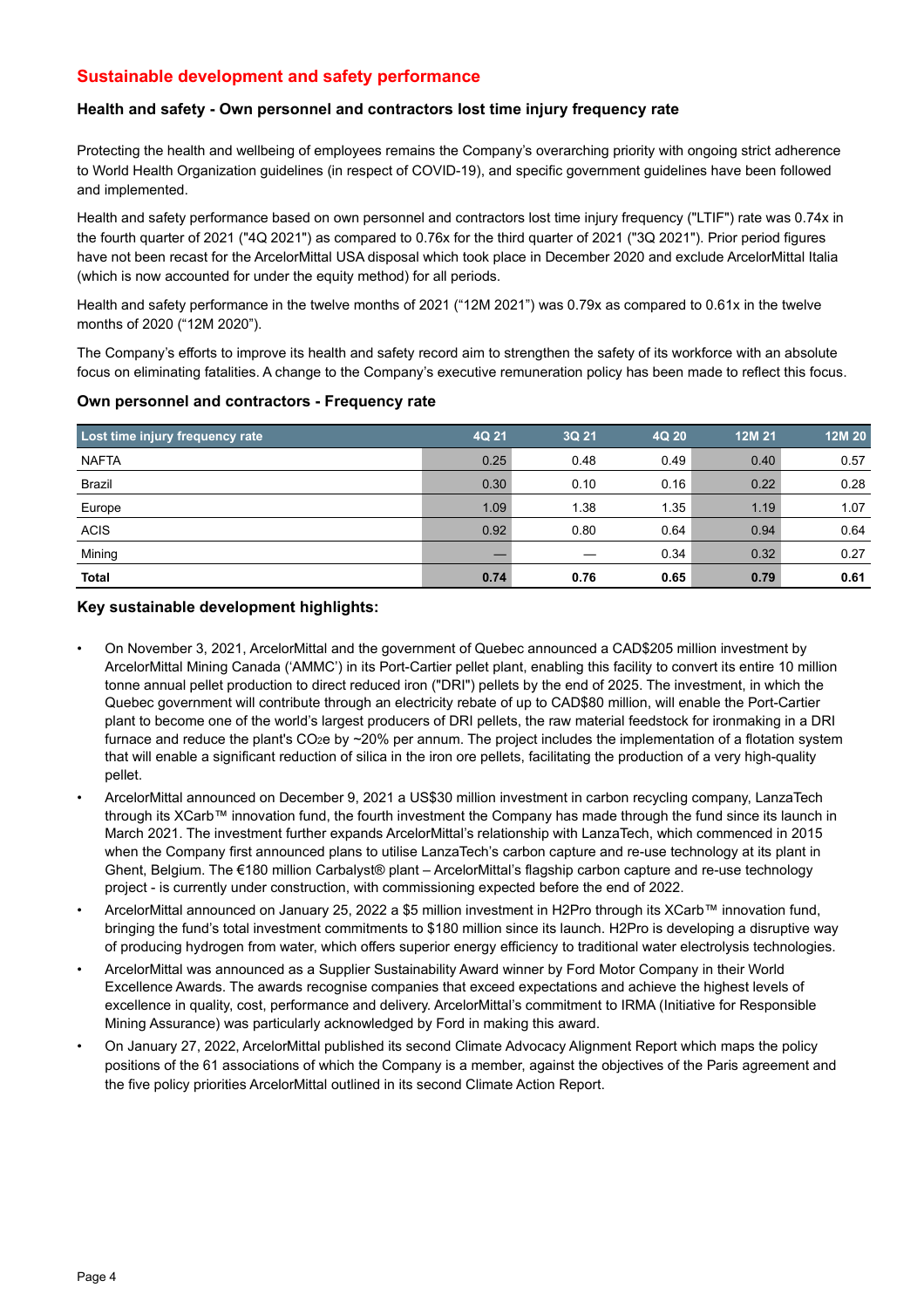#### **Analysis of results for the twelve months ended December 31, 2021 versus results for the twelve**

### **months ended December 31, 2020**

Adjusted for the change in scope (i.e. excluding the shipments of ArcelorMittal USA, sold on December 9, 2020, and ArcelorMittal Italia13, deconsolidated as from April 14, 2021), steel shipments in 12M 2021 were 61.9 million metric tonnes (Mt), 9.2% higher as compared to 56.7Mt in 12M 2020 driven by the broad based recovery in demand following the impacts of COVID-19 in 2020. Adjusted for the change in scope, all segments experienced year on year shipment growth: Europe +8.9%, Brazil +24.3%, ACIS +4.8% and NAFTA +8.0%.

Sales for 12M 2021 increased by 43.7% to \$76.6 billion as compared with \$53.3 billion for 12M 2020, primarily due to higher average steel selling prices (+54.2%) and higher iron ore prices which more than offset the changes in scope.

Depreciation of \$2.5 billion for 12M 2021 was lower as compared with \$3.0 billion in 12M 2020 largely due to the change of scope. The FY 2022 depreciation expense is expected to be approximately \$2.7 billion (based on current exchange rates) primarily driven by changes in the useful lives estimates for certain assets in Europe and Canada due to decarbonization projects.

Impairment gain for 12M 2021 amounted to \$218 million following improved cash flow projections in the context of decarbonization plans in Sestao (Spain) (partially reversing the impairment recognized in 2015). Whilst 12M 2020 included a net impairment gain of \$133 million<sup>4</sup>.

Exceptional items for 12M 2021 of \$123 million relate to expected costs for the decommissioning of the dam at the Serra Azul mine in Brazil. Exceptional items for 12M 2020 were net gains of \$636 million related to the gain on disposal of ArcelorMittal USA (\$1.5 billion) partially offset by site restoration and termination charges following the permanent closure of a blast furnace and steel plant in Krakow (Poland) totaling \$146 million and inventory related charges in NAFTA and Europe (\$0.7 billion).

Operating income for 12M 2021 of \$17.0 billion was primarily driven by positive steel price-cost effects and higher iron ore reference prices. Operating income for 12M 2020 of \$2.1 billion was positively impacted by impairment and exceptional net gains totaling \$0.8 billion as discussed above and negatively impacted in particular by the effects of the COVID-19 pandemic.

Income from associates, joint ventures and other investments<sup>14</sup> for 12M 2021 was \$2.2 billion as compared to \$234 million for 12M 2020. 12M 2021 income is significantly higher on account of improved contribution from AMNS India<sup>7</sup> and AMNS Calvert  $(Calvert)^8$  and other equity and joint-ventures investments as well as the annual dividend received from Erdemir of \$89 million. 12M 2020 income from associates included a \$211 million impairment of the Company's investment in DHS (Germany).

Net interest expense in 12M 2021 was lower at \$278 million as compared to \$421 million in 12M 2020 following debt repayments and liability management.

Foreign exchange and other net financing losses were \$877 million for 12M 2021 as compared to losses of \$835 million for 12M 2020.

ArcelorMittal recorded an income tax expense of \$2.5 billion for 12M 2021 (including \$493 million deferred tax benefit) as compared to \$1.7 billion for 12M 2020 (which included \$827 million deferred tax expense).

ArcelorMittal's net income for 12M 2021 was \$14,956 million, or \$13.53 basic earnings per common share, as compared to a net loss in 12M 2020 of \$733 million, or \$0.64 basic loss per common share.

#### **Analysis of results for 4Q 2021 versus 3Q 2021 and 4Q 2020**

Total steel shipments in 4Q 2021 were 15.8Mt, 7.9% higher as compared with 14.6Mt in 3Q 2021 following the reversal of the production constraints and order shipment delays which impacted 3Q 2021: Europe +10.3%, Brazil +7.2% and ACIS +9.7%, although NAFTA was down -3.3%.

Adjusted for the change in scope (i.e. excluding the shipments of ArcelorMittal USA and ArcelorMittal Italia<sup>21</sup>), steel shipments in 4Q 2021 increased 8.5% as compared to 4Q 2020: Europe +9.4%, Brazil +17.8% and ACIS +9.4% offset in part by NAFTA (- 5.8%).

Sales in 4Q 2021 were \$20.8 billion as compared to \$20.2 billion for 3Q 2021 and \$14.2 billion for 4Q 2020. As compared to 3Q 2021, the 2.8% increase in sales was primarily due to higher steel shipment volumes (+7.9%) offset in part by lower average steel selling prices (-2.4%), and lower mining revenue primarily due to lower iron ore reference prices (-32.3%). Sales in 4Q 2021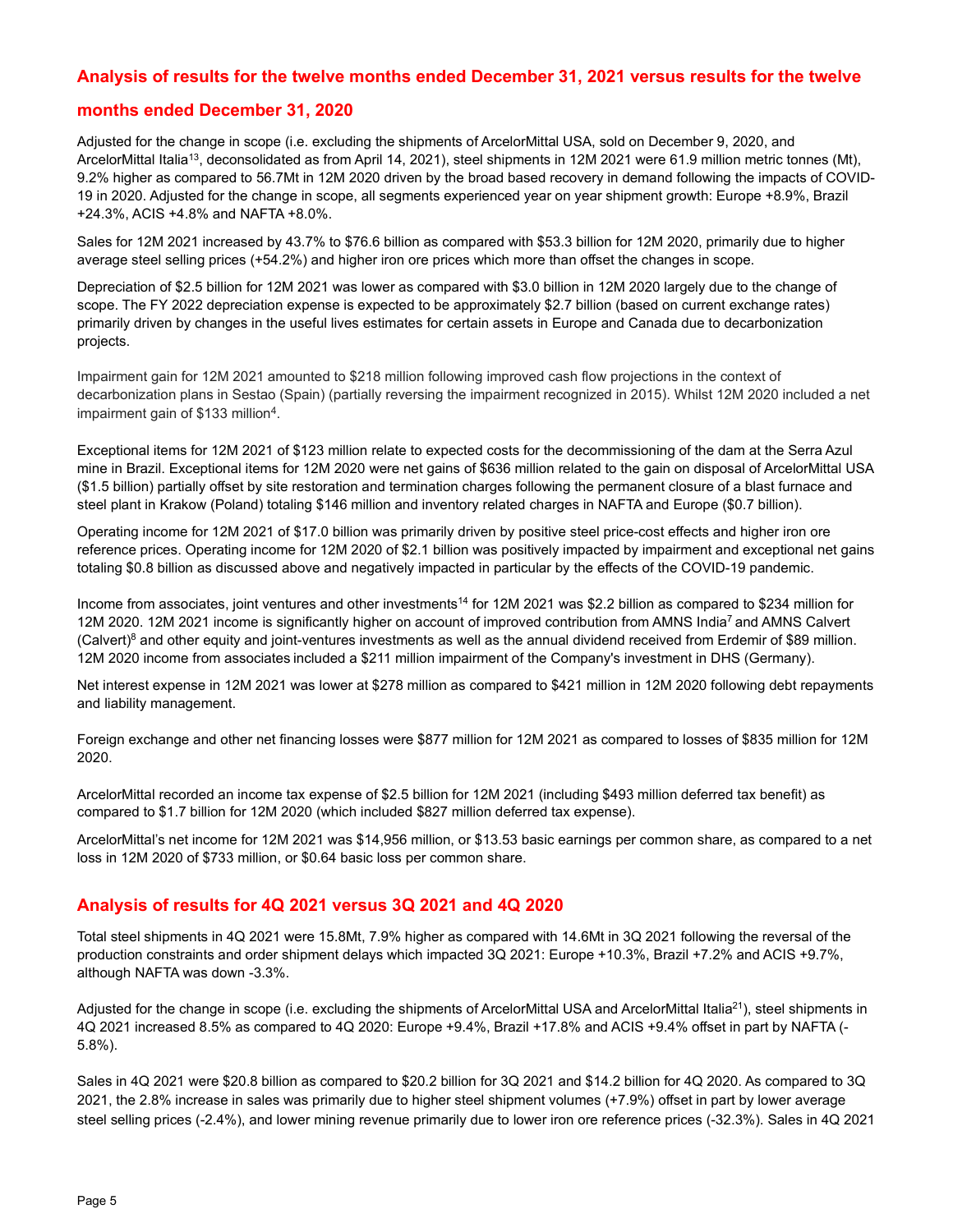were +46.7% higher as compared to 4Q 2020 primarily due to significantly higher average steel selling prices (+60.1%) offset in part by lower iron ore reference prices (-17.1%) and the impacts of scope changes.

Depreciation for 4Q 2021 was \$712 million as compared to \$590 million for 3Q 2021 primarily driven by changes in the useful lives estimates for certain assets in Europe and Canada due to decarbonization projects, and stable as compared to \$711 million in 4Q 2020.

Impairment gain for 4Q 2021 amounted to \$218 million following improved cash flow projections in the context of decarbonization plans in Sestao (Spain) (partially reversing the impairment recognized in 2015). There were no impairment items for 3Q 2021. Impairment expenses in 4Q 2020 were \$331 million related to the revised future cashflow expectations of plate assets in Europe.

Exceptional items for 4Q 2021 were nil. Exceptional charges for 3Q 2021 of \$123 million related to expected costs for the decommissioning of the dam at the Serra Azul mine in Brazil. Exceptional items in 4Q 2020 of \$1.3 billion related to gain on the sale of ArcelorMittal USA<sup>5</sup> offset by site restoration and termination charges related to the closure of the steel shop and blast furnace at Krakow (Poland).

Operating income for 4Q 2021 was \$4.6 billion as compared to \$5.3 billion in 3Q 2021 and \$2.0 billion in 4Q 2020 (impacted by the exceptional and impairment items as discussed above). The decreased operating income for 4Q 2021 as compared to 3Q 2021 reflects a negative price-cost effect which more than offset higher shipments in steel segments and the impacts of lower iron ore reference prices which more than offset higher iron ore shipments in the Mining segment.

Income from associates, joint ventures and other investments for 4Q 2021 was \$383 million as compared to \$778 million for 3Q 2021 and \$7 million in 4Q 2020. 4Q 2021 is significantly lower on account of weaker results from AMNS India<sup>7</sup>, AMNS Calvert<sup>8</sup>, and Chinese investees<sup>14</sup>.

Net interest expense in 4Q 2021 was lower at \$49 million as compared to \$62 million in 3Q 2021 and \$88 million in 4Q 2020, mainly due to savings following the repayment of bonds.

Foreign exchange and other net financing losses in 4Q 2021 were \$111 million as compared to losses of \$339 million in 3Q 2021 and \$270 million in 4Q 2020. 4Q 2021 includes foreign exchange loss of \$30 million (compared to \$22 million gain in 3Q 2021) and \$13 million non-cash mark-to-market loss related to the mandatory convertible bonds call option (loss of \$68 million in 3Q 2021 and gain of \$59 million in 4Q 2020). 4Q 2021 also includes a charge of \$61 million related to the repurchase of approximately \$395 million in aggregate principal amount of the Mandatorily Convertible Subordinated Notes ("MCN") on December 23, 2021. 3Q 2021 included an \$82 million charge in connection with a revised valuation of the put option granted to Votorantim<sup>20</sup> and a \$153 million loss (primarily consisting of interest and indexation charges) relating to a legal claim (for which the Company is exploring its legal options, including an action to set aside the decision) at ArcelorMittal Brasil from the Votorantim acquisition<sup>20</sup>.

ArcelorMittal recorded an income tax expense of \$632 million in 4Q 2021 as compared to \$882 million in 3Q 2021 and \$358 million for 4Q 2020.

ArcelorMittal recorded net income for 4Q 2021 of \$4,045 million (\$3.93 basic earnings per common share), as compared to net income of \$4,621 million for 3Q 2021 (\$4.17 basic earnings per common share), and a net income of \$1,207 million for 4Q 2020 (\$1.01 basic earnings per common share).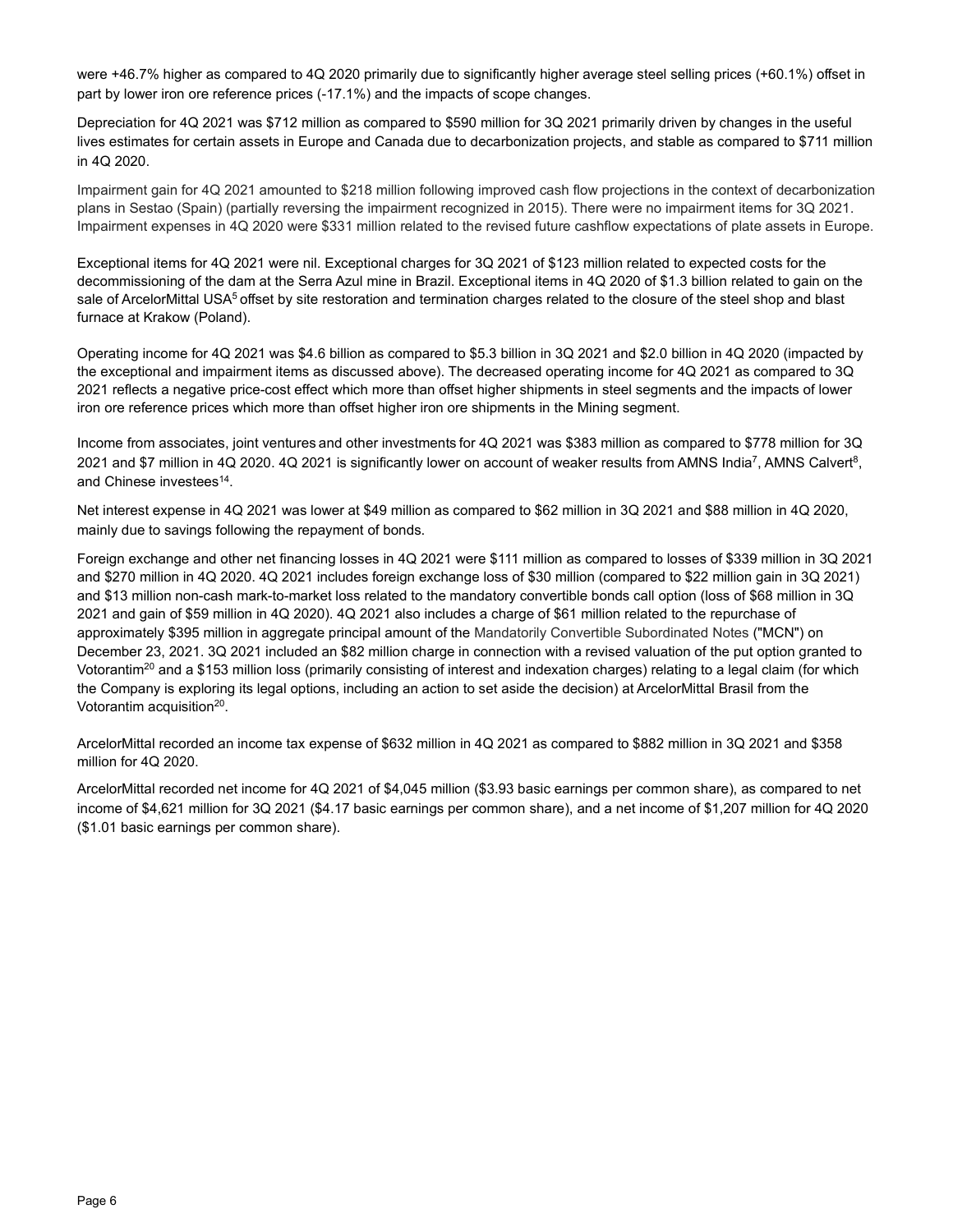## Analysis of segment operations<sup>2, 18</sup>

## **NAFTA**

| (USDm) unless otherwise shown        | 4Q 21 | 3Q 21 | 4Q 20 | 12M 21 | 12M 20 |
|--------------------------------------|-------|-------|-------|--------|--------|
| Sales                                | 3,329 | 3,423 | 3,204 | 12,530 | 13,668 |
| Operating income                     | 939   | 925   | 1.507 | 2,800  | 1,684  |
| Depreciation                         | (113) | (70)  | (102) | (325)  | (537)  |
| Impairment items                     |       |       |       |        | 660    |
| <b>Exceptional items</b>             |       |       | 1,460 |        | 998    |
| <b>EBITDA</b>                        | 1,052 | 995   | 149   | 3,125  | 563    |
| Crude steel production (kt)          | 2,046 | 1,994 | 4,180 | 8,487  | 17,813 |
| Steel shipments (kt)                 | 2,205 | 2,280 | 4,134 | 9,586  | 17,902 |
| Average steel selling price (US\$/t) | 1,341 | 1,303 | 714   | 1,128  | 702    |

NAFTA segment crude steel production increased by 2.6% to 2.0Mt in 4Q 2021, as compared to 3Q 2021 primarily due to recovery post operational disruptions (including the impact of hurricane Ida) in Mexico during 3Q 2021. Adjusted for scope (excluding the impact of ArcelorMittal USA which was sold in December 2020), crude steel production declined 0.7% year on year.

Steel shipments in 4Q 2021 decreased by 3.3% to 2.2Mt, as compared to 2.3Mt in 3Q 2021 primarily due to weaker demand in North America. Adjusted for scope, steel shipments were 5.8% lower year on year.

Sales in 4Q 2021 decreased by 2.8% to \$3.3 billion, as compared to \$3.4 billion in 3Q 2021, primarily due a decrease in steel shipments (as discussed above) offset in part by a 2.9% increase in average steel selling prices. Sales increased in 4Q 2021 compared to \$3.2 billion in 4Q 2020.

Operating income in 4Q 2021 was \$939 million as compared to \$925 million in 3Q 2021 and \$1,507 million in 4Q 2020 which was positively impacted by the \$1.5 billion exceptional gain<sup>5</sup> on the sale of ArcelorMittal USA.

EBITDA in 4Q 2021 of \$1,052 million was 5.8% higher as compared to \$995 million in 3Q 2021, primarily due to a positive pricecost effect offset in part by lower shipment volumes as noted above. EBITDA in 4Q 2021 was higher as compared to \$149 million in 4Q 2020 mainly due to a significant positive price-cost effect.

#### **Brazil**

| (USDm) unless otherwise shown        | 4Q 21 | 3Q 21 | 4Q 20 | 12M 21 | 12M 20 |
|--------------------------------------|-------|-------|-------|--------|--------|
| Sales                                | 3,452 | 3,606 | 1,905 | 12,856 | 6,336  |
| Operating income                     | 892   | 1,164 | 296   | 3,798  | 777    |
| Depreciation                         | (60)  | (59)  | (51)  | (228)  | (228)  |
| Exceptional items                    |       | (123) |       | (123)  |        |
| <b>EBITDA</b>                        | 952   | 1,346 | 347   | 4,149  | 1,005  |
| Crude steel production (kt)          | 3,117 | 3.112 | 2,868 | 12.413 | 9,539  |
| Steel shipments (kt)                 | 3,034 | 2.829 | 2,575 | 11,695 | 9,410  |
| Average steel selling price (US\$/t) | 1.049 | 1.196 | 702   | 1.030  | 634    |

Brazil segment crude steel production was stable at 3.1Mt in 4Q 2021 and in 3Q 2021, and higher as compared to 2.9Mt in 4Q 2020.

Steel shipments in 4Q 2021 increased by 7.2% to 3.0Mt as compared to 2.8Mt in 3Q 2021, primarily due to delivery of shipments that had been delayed at the end of the previous quarter. Steel shipments were 17.8% higher in 4Q 2021 as compared to 2.6Mt in 4Q 2020.

Sales in 4Q 2021 decreased by 4.3% to \$3.5 billion as compared to \$3.6 billion in 3Q 2021, following a 12.3% decrease in average steel selling prices offset in part by higher steel shipments. Sales in 4Q 2020 were \$1.9 billion impacted by the COVID-19 pandemic.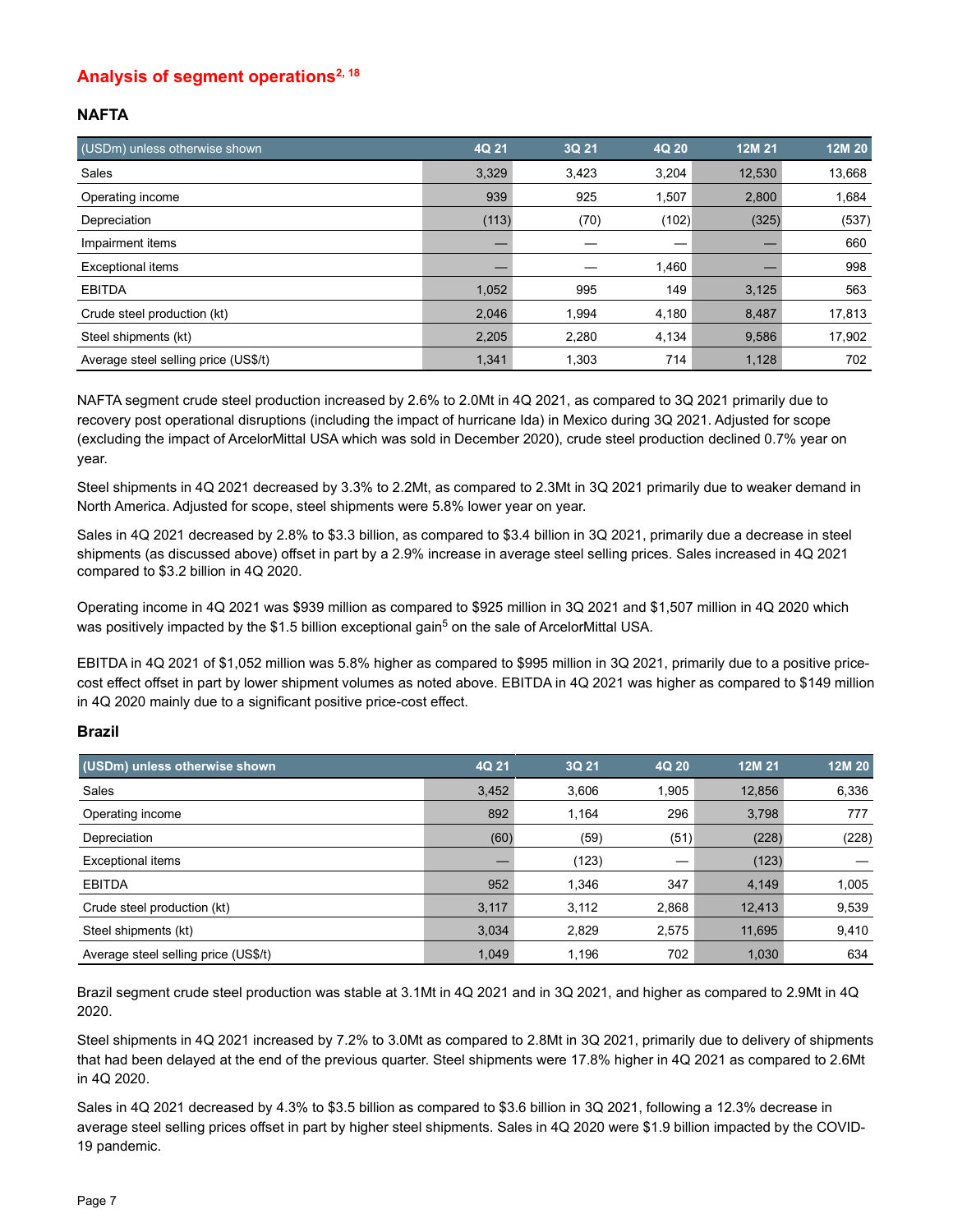Operating income in 4Q 2021 of \$892 million was lower as compared to \$1,164 million in 3Q 2021 and higher as compared to \$296 million in 4Q 2020. Operating income in 3Q 2021 was impacted by exceptional items of \$123 million related to expected costs for the decommissioning of the dam at the Serra Azul mine in Brazil.

EBITDA in 4Q 2021 decreased by 29.3% to \$952 million as compared to \$1,346 million in 3Q 2021, primarily due to a negative price-cost effect and a negative currency translation effect offset in part by higher steel shipments. EBITDA in 4Q 2021 was significantly higher as compared to \$347 million in 4Q 2020 primarily due to a positive price-cost effect and higher steel shipments.

#### **Europe**

| (USDm) unless otherwise shown        | 4Q 21  | 3Q 21  | 4Q 20 | 12M 21  | 12M 20   |
|--------------------------------------|--------|--------|-------|---------|----------|
| Sales                                | 12,079 | 11.228 | 7,604 | 43,334  | 28,071   |
| Operating income /(loss)             | 1,886  | 1,925  | (444) | 5,672   | (1, 439) |
| Depreciation                         | (353)  | (284)  | (356) | (1,252) | (1, 418) |
| Impairment items                     | 218    |        | (331) | 218     | (527)    |
| <b>Exceptional items</b>             |        |        | (146) |         | (337)    |
| <b>EBITDA</b>                        | 2,021  | 2,209  | 389   | 6,706   | 843      |
| Crude steel production (kt)          | 8,621  | 9,091  | 9,110 | 36.795  | 34,004   |
| Steel shipments (kt)                 | 8,325  | 7,551  | 8,569 | 33,182  | 32,873   |
| Average steel selling price (US\$/t) | 1,110  | 1.098  | 695   | 986     | 655      |

Europe segment crude steel production was 5.2% lower at 8.6Mt in 4Q 2021 as compared to 9.1Mt in 3Q 2021 (due to planned maintenance) and was lower by 5.4% compared to 4Q 2020. Following the formation of a public-private partnership between Invitalia and AM InvestCo Italy renamed Acciaierie d'Italia Holding (ArcelorMittal's subsidiary party to the lease and purchase agreement for the ILVA business), ArcelorMittal has deconsolidated the assets and liabilities as from mid-April 2021. Adjusted for this change of scope, crude steel production increased by 5.1% in 4Q 2021 as compared to 4Q 2020.

Steel shipments in 4Q 2021 increased by 10.3% to 8.3Mt as compared to 7.6Mt in 3Q 2021 and were lower as compared to 8.6Mt in 4Q 2020 (+9.4% on a scope adjusted basis). Steel shipments in 4Q 2021 include delivery of orders delayed last quarter and logistic constraints partly linked to the severe floods in Europe in July 2021.

Sales in 4Q 2021 increased 7.6% to \$12.1 billion, as compared to \$11.2 billion in 3Q 2021, primarily due higher shipments and 1.1% higher average selling prices. Sales in 4Q 2020 were \$7.6 billion impacted by the COVID-19 pandemic.

Impairment gain for 4Q 2021 amounted to \$218 million following improved cash flow projections in the context of decarbonization plans in Sestao (Spain) (partially reversing the impairment recognized in 2015). Impairment charges for 3Q 2021 were nil. Impairment charges for 4Q 2020 were \$331 million following the revised future cashflow expectations of plate assets.

Exceptional items for 4Q 2021 and 3Q 2021 were nil. Exceptional items for 4Q 2020 were \$146 million related to site restoration and termination charges following the closure of the blast furnace and the steel plant in Krakow (Poland).

Operating income in 4Q 2021 was \$1,886 million as compared to \$1,925 million in 3Q 2021 and an operating loss of \$444 million in 4Q 2020 (impacted by impairments/exceptional items as discussed above).

EBITDA in 4Q 2021 of \$2,021 million decreased 8.5%, as compared to \$2,209 million in 3Q 2021, primarily due to a negative price-cost effect including higher energy prices and one-time \$55 million provision related to an early retirement scheme in Spain, offset in part by higher steel shipments. EBITDA in 4Q 2021 increased significantly as compared to \$389 million in 4Q 2020 primarily due to a positive price-cost effect.

#### **ACIS**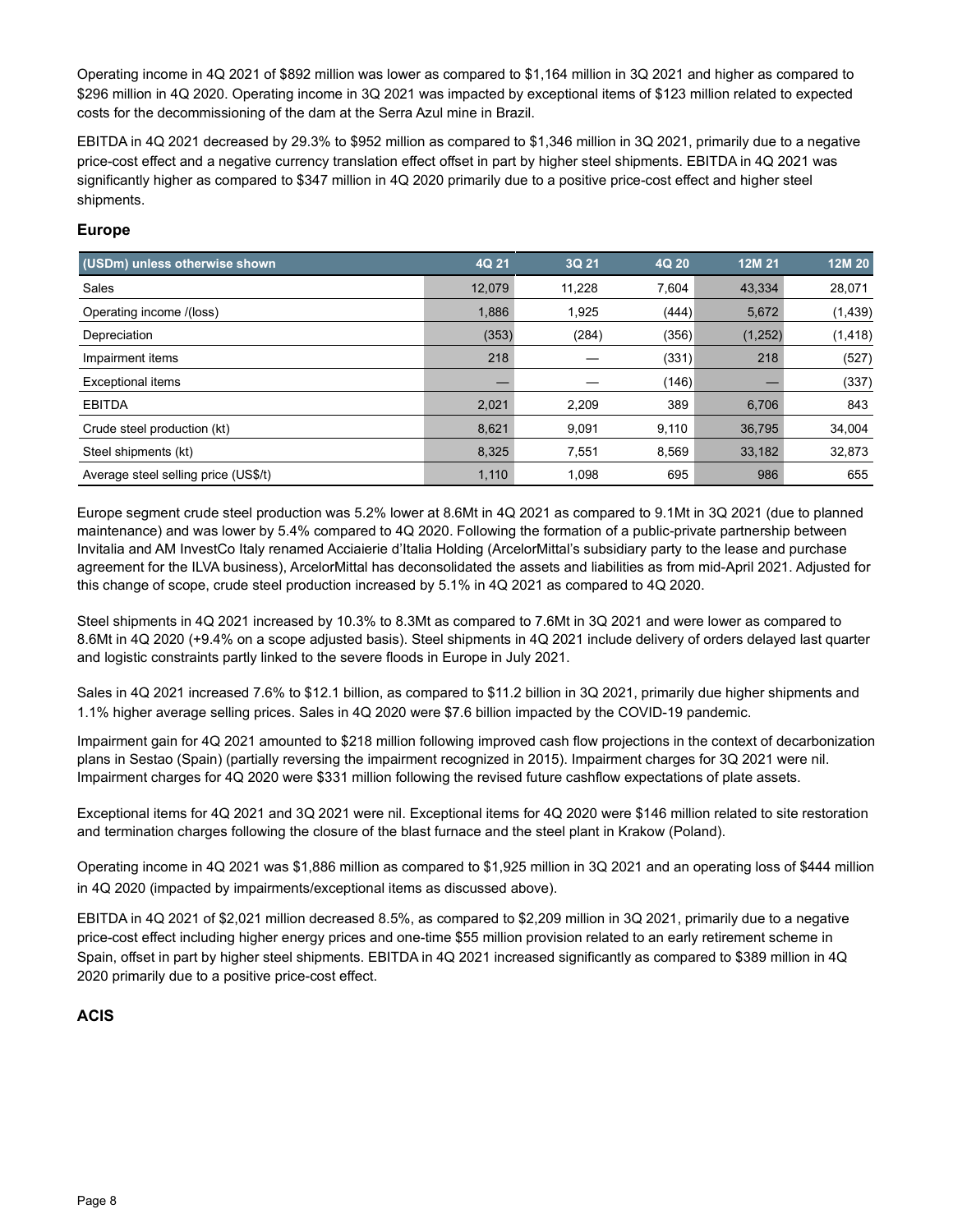| (USDm) unless otherwise shown        | 4Q 21 | 3Q 21 | 4Q 20 | 12M 21 | 12M 20 |
|--------------------------------------|-------|-------|-------|--------|--------|
| Sales                                | 2,539 | 2.419 | 1.553 | 9,854  | 5,737  |
| Operating income                     | 439   | 808   | 233   | 2,705  | 209    |
| Depreciation                         | (118) | (112) | (133) | (450)  | (492)  |
| <b>Exceptional items</b>             |       |       |       |        | (21)   |
| <b>EBITDA</b>                        | 557   | 920   | 366   | 3,155  | 722    |
| Crude steel production (kt)          | 2,694 | 3.014 | 2.673 | 11,366 | 10,171 |
| Steel shipments (kt)                 | 2,597 | 2,367 | 2,373 | 10,360 | 9,881  |
| Average steel selling price (US\$/t) | 810   | 864   | 511   | 780    | 464    |

ACIS segment crude steel production in 4Q 2021 was 10.6% lower at 2.7Mt as compared to 3.0Mt in 3Q 2021 due to planned and unplanned maintenance in Ukraine and South Africa. Crude steel production in 4Q 2021 was broadly stable at 2.7Mt as compared to 4Q 2020.

Steel shipments in 4Q 2021 increased by 9.7% to 2.6Mt as compared to 2.4Mt as at 3Q 2021, mainly due to delivery of exports delayed at the end of the previous quarter. 4Q 2020 steel shipments were 2.4Mt.

Sales in 4Q 2021 increased by 5.0% to \$2.5 billion as compared to \$2.4 billion in 3Q 2021, primarily due to higher steel shipments offset in part by 6.3% lower average steel selling prices. Sales in 4Q 2020 were \$1.6 billion impacted by the COVID-19 pandemic.

Operating income in 4Q 2021 was \$439 million as compared to \$808 million in 3Q 2021 and \$233 million in 4Q 2020.

EBITDA of \$557 million in 4Q 2021 was 39.5% lower as compared to \$920 million in 3Q 2021, primarily due to a negative pricecost effect, including higher energy prices and maintenance costs, offset in part by higher steel shipments. EBITDA in 4Q 2021 was higher as compared to \$366 million in 4Q 2020, primarily due to positive price-cost effects and higher steel shipments.

#### **Mining**

| (USDm) unless otherwise shown | 4Q 21 | 3Q 21 | 4Q 20 | 12M 21 | 12M 20 |
|-------------------------------|-------|-------|-------|--------|--------|
| <b>Sales</b>                  | 824   | 1.153 | 937   | 4,045  | 2,785  |
| Operating income              | 343   | 741   | 502   | 2,371  | 1,247  |
| Depreciation                  | (57)  | (56)  | (60)  | (228)  | (243)  |
| <b>EBITDA</b>                 | 400   | 797   | 562   | 2,599  | 1,490  |
|                               |       |       |       |        |        |
| Iron ore production (Mt)      | 7.2   | 6.8   | 7.6   | 26.2   | 28.3   |
| Iron ore shipment (Mt)        | 7.1   | 6.9   | 7.9   | 26.0   | 28.4   |

Given the sale of ArcelorMittal USA in December 2020, the Company is no longer presenting coal production and shipments in its earnings releases.

Iron ore production (AMMC and Liberia only) increased in 4Q 2021 by 4.3% to 7.2Mt as compared to 6.8Mt in 3Q 2021 and was 6.1% lower as compared to 4Q 2020. Higher production in 4Q 2021 was primarily due to higher Liberia production following recovery due to the impact of locomotive incidents and heavy seasonal monsoon rains in the prior quarter.

Iron ore shipments increased in 4Q 2021 by 2.8% as compared to 3Q 2021, primarily driven by improvement in Liberia offset in part by lower shipments at AMMC, and decreased by 10.2% as compared to 4Q 2020 (due to lower shipments in both AMMC and Liberia).

Operating income in 4Q 2021 decreased to \$343 million as compared to \$741 million in 3Q 2021 and \$502 million in 4Q 2020.

EBITDA in 4Q 2021 decreased by 49.8% to \$400 million as compared to \$797 million in 3Q 2021, largely reflecting the negative impact of lower iron ore reference prices (-32.3%) offset in part by higher iron ore shipments (+2.8%). EBITDA in 4Q 2021 was lower as compared to \$562 million in 4Q 2020, primarily due to lower iron ore reference prices (-17.1%) and lower shipments.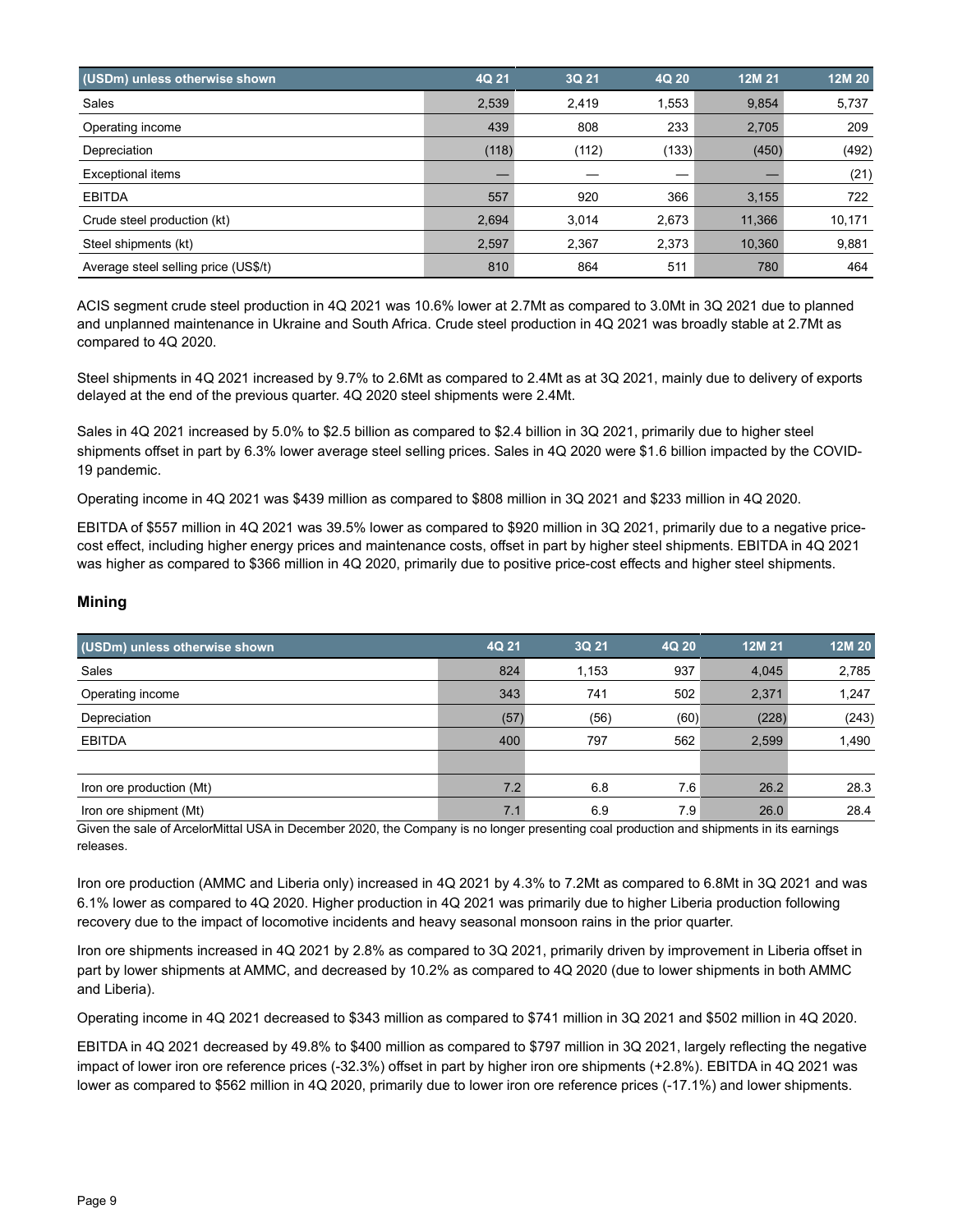#### **Joint ventures**

ArcelorMittal has investments in various joint ventures and associate entities globally. The Company considers the Calvert (50% equity interest) and AMNS India (60% equity interest) joint ventures to be of particular strategic importance, warranting more detailed disclosures to improve the understanding of their operational performance and value to the Company.

#### **Calvert8**

| (USDm) unless otherwise shown       | 4Q 21 | 3Q 21 | 4Q 20 | 12M 21 | 12M 20 |
|-------------------------------------|-------|-------|-------|--------|--------|
| Production (100% basis) (kt)*       | 1.068 | 1.239 | 1.057 | 4.802  | 4.038  |
| Steel shipments (100% basis) (kt)** | 1.052 | 1.203 | 1.005 | 4,547  | 3.912  |
| EBITDA (100% basis)***              | 270   | 397   | 62    | 1.091  | 197    |

\* Production: all production of the hot strip mill including processing of slabs on a hire work basis for ArcelorMittal group entities and third parties, including stainless steel slabs.

\*\* Shipments: including shipments of finished products processed on a hire work basis for ArcelorMittal group entities and third parties, including stainless steel products.

\*\*\* EBITDA of Calvert presented here on a 100% basis as a stand-alone business and in accordance with the Company's policy, applying the weighted average method of accounting for inventory.

Calvert's hot strip mill ("HSM") production during 4Q 2021 totaled 1.1Mt as compared to 1.2Mt in 3Q 2021. 4Q 2021 HSM production was 13.8% lower than 3Q 2021 mainly driven by a planned maintenance outage in November.

Steel shipments in 4Q 2021 were 12.6% below 3Q 2021 due to HSM maintenance outage and weak demand.

EBITDA\*\*\* during 4Q 2021 of \$270 million (100% basis) was lower as compared to \$397 million in 3Q 2021, largely due to lower steel shipments, unfavorable sales mix and higher slab weighted average cost partially offset by higher sales prices.

#### **AMNS India7**

| (USDm) unless otherwise shown            | 4Q 21 | 3Q 21 | 4Q 20 | 12M 21 | 12M 20 |
|------------------------------------------|-------|-------|-------|--------|--------|
| Crude steel production (100% basis) (Kt) | 1.847 | 1.891 | .888  | 7.393  | 6.616  |
| Steel shipments (100% basis) (Kt)        | 1.731 | 1.765 | 1.779 | 6.914  | 6,261  |
| EBITDA (100% basis)                      | 435   | 551   | 274   | 1.996  | 697    |

Crude steel production in 4Q 2021 decreased by 2.3% to 1.8Mt as compared to 1.9Mt in 3Q 2021. Steel shipment in 4Q 2021 decreased 1.9% to 1.7Mt as compared to 1.8Mt in 3Q 2021.

AMNS India EBITDA of \$435 million (100% basis) was 21% lower as compared to \$551 million in 3Q 2021 primarily due lower steel selling prices and higher costs (including coking coal and power costs).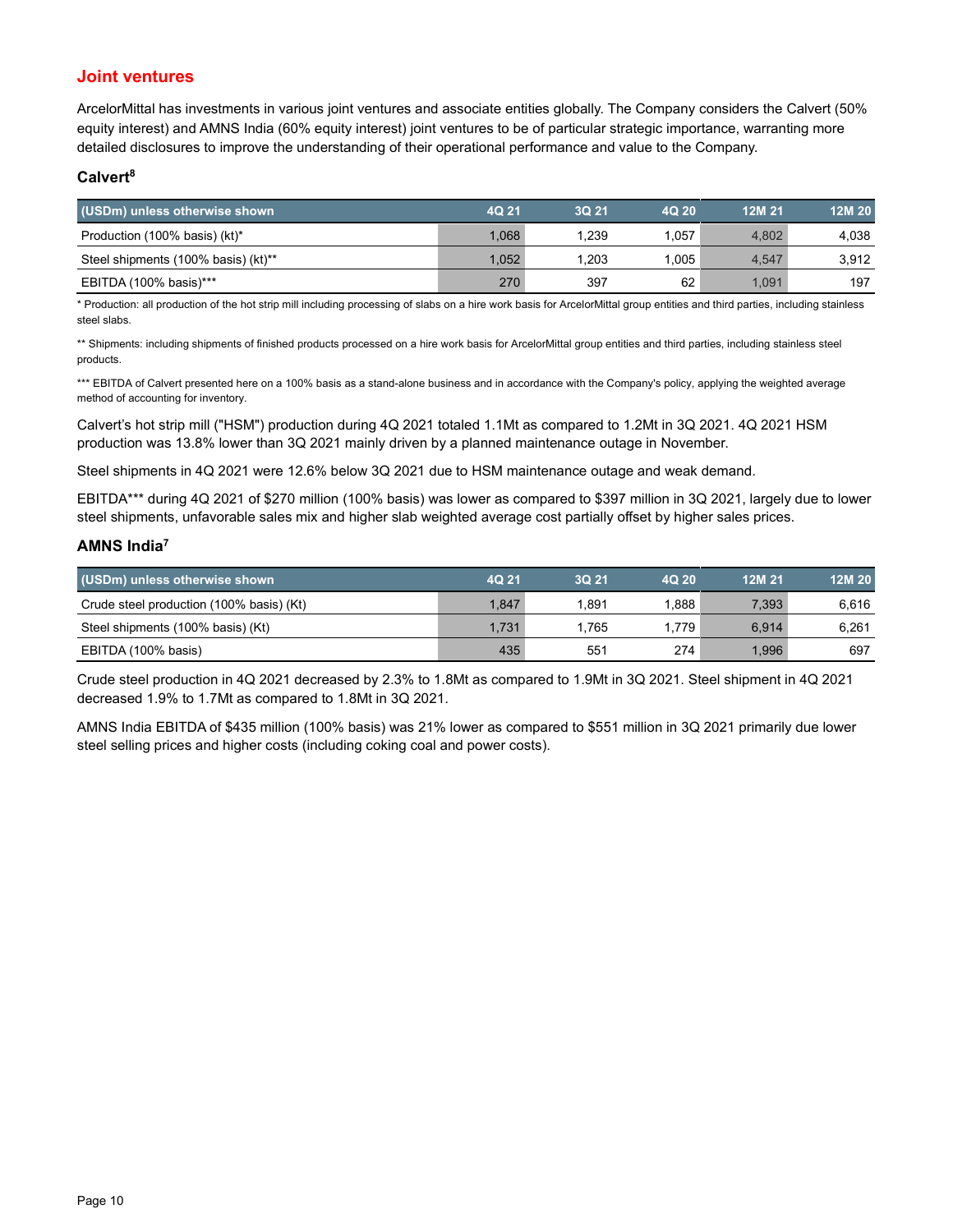## **Liquidity and Capital Resources**

Net cash provided by operating activities for 4Q 2021 was \$4,154 million as compared to \$2,442 million in 3Q 2021 and \$1,416 million in 4Q 2020. Net cash provided by operating activities in 4Q 2021 includes a working capital release of \$22 million as compared to a working capital investment of \$2,896 million in 3Q 2021 and a working capital release of \$925 million in 4Q 2020. 4Q 2021 did not see anticipated working capital release due to relatively robust finished steel prices, elevated raw material prices and lower than anticipated inventory reduction. Based on current market conditions together with impacts from higher automotive contract price resets, the Company expects a further working capital investment in 1Q 2022. The 2022 full year working capital requirements will be determined by market dynamics and are expected to be consistent with EBITDA evolution (with the aim to return working capital rotation days to targeted levels by year-end).

Capex of \$1,145 million in 4Q 2021 compares to \$675 million in 3Q 2021 and \$668 million in 4Q 2020. Capex of \$3.0 billion19 in FY 2021 is below the previous guidance of \$3.2 billion.

Net cash used in other investing activities in 4Q 2021 was \$90 million as compared to net cash provided by other investing activities of \$1,184 million in 3Q 2021 and \$262 million in 4Q 2020. 4Q 2021 cash outflow primarily relates to the \$45 million investment through the XCarb™ innovation fund (including carbon recycling company, LanzaTech). 3Q 2021 cash inflow primarily relates to \$1.3 billion cash received from the redemption of preferred shares (the equivalent of 58.3 million common shares) of Cleveland Cliffs following a final review of the notice of the redemption, partially offset by other investments including those as part of the XCarbTM Innovation fund. 4Q 2020 cash inflow relates to \$0.5 billion proceeds from the sale of ArcelorMittal USA offset in part by an investment in short term deposits related to such sale.

Net cash used in financing activities in 4Q 2021 was \$2,990 million as compared to \$2,740 million in 3Q 2021 and \$2,227 million in 4Q 2020. In 4Q 2021, net cash used in financing activities includes an inflow of \$0.1 billion from commercial paper portfolio. Net cash used in financing activities includes an outflow of \$0.8 billion in 3Q 2021 and \$1.5 billion in 4Q 2020 mainly due to bond repayments.

During 4Q 2021, ArcelorMittal repurchased 59.2 million shares for a total value of \$1.8 billion. In addition, the Company repurchased \$395 million in aggregate principal amount of its 5.50% Mandatorily Convertible Subordinated Notes ("MCN") due 2023 for an aggregate repurchase price of \$1,196 million. The MCN repurchase was equivalent to repurchasing approximately 36.6 million shares (based on the minimum conversion ratio).

During 4Q 2021 and 4Q 2020, the Company paid dividends of \$21 million and \$16 million, respectively, to minority shareholders. During 3Q 2021, the Company paid total dividends of \$185 million of which \$28 million was withholding taxes paid on dividends to ArcelorMittal shareholders in 2Q 2021 and \$157 million mainly paid to the minority shareholders of ArcelorMittal Mines Canada9 (AMMC) and ArcelorMittal Kryvyi Rih.

Outflows from lease payments and other financing activities were \$53 million in 4Q 2021 and \$46 million in 3Q 2021. Outflows from lease payments and other financing activities were \$218 million for 4Q 2020 and included \$135 million paid to Banca Intesa15.

Gross debt increased by \$152 million to \$8.4 billion as of December 31, 2021, as compared to \$8.2 billion as of September 30, 2021 and \$12.3 billion as of December 31, 2020. As of December 31, 2021, net debt increased to \$4.0 billion as compared to \$3.9 billion as of September 30, 2021, primarily driven by returns to shareholders offset by free cash flows.

As of December 31, 2021 and September 30, 2021, the Company had liquidity of \$9.9 billion, consisting of cash and cash equivalents of \$4.4 billion and \$5.5 billion of available credit lines<sup>10</sup>. As of December 31, 2021, the average debt maturity was 5.8 years.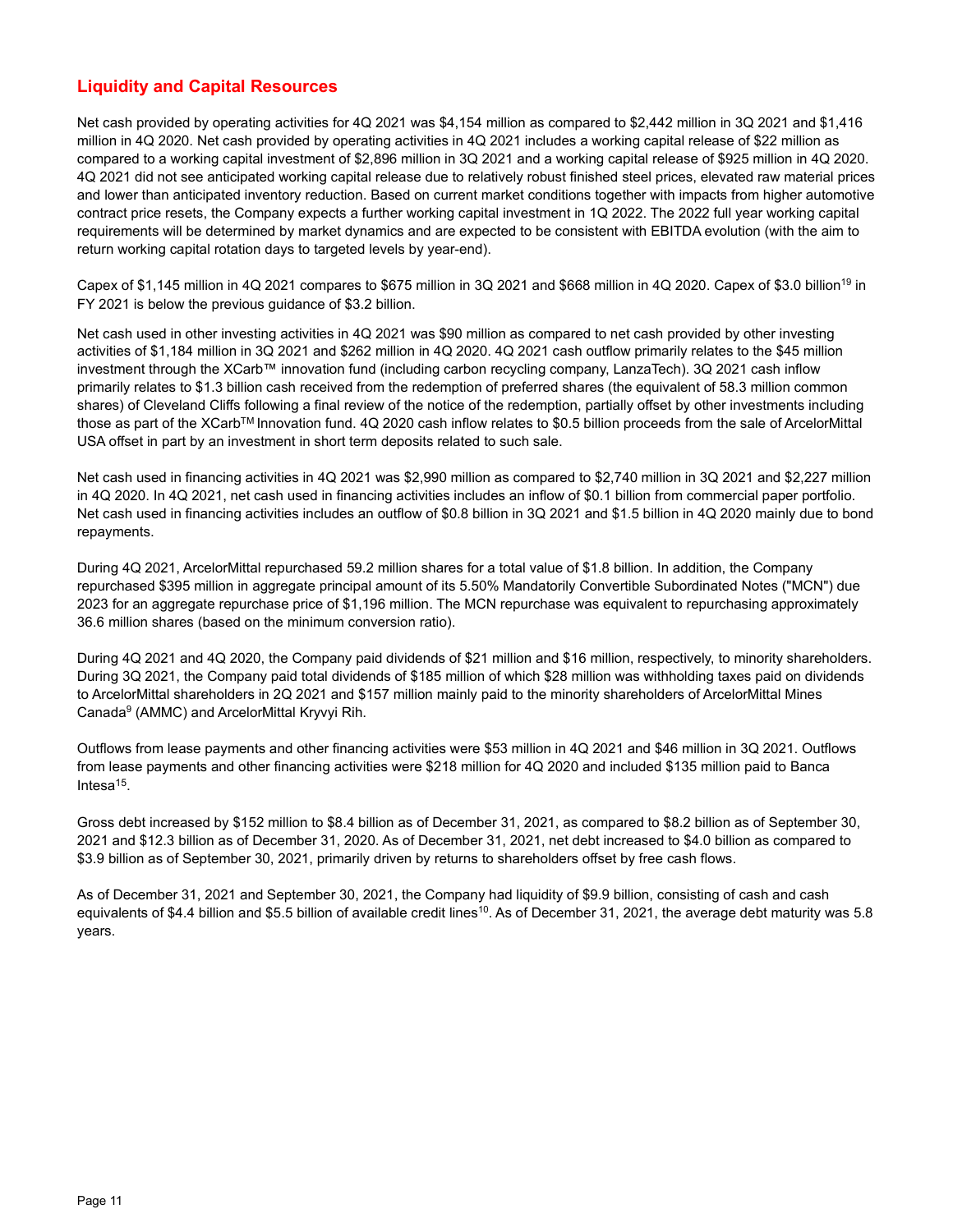### **Key recent developments**

- On February 4, 2022, ArcelorMittal announced plans for the acceleration of its decarbonization plan with a  $\epsilon$ 1.7 billion investment in its Fos-sur-Mer and Dunkirk sites in France (while maintaining equivalent production capacities), supported by the Government. This investment will enable a transformation of steelmaking in France and a total reduction of close to 40% or 7.8Mtpa in ArcelorMittal's CO2 emissions in France by 2030. Specifically, in Fos-sur-Mer, ArcelorMittal will build an Electric Arc Furnace (EAF). This new unit will complement the ladle furnace announced last March and supported by France's recovery plan, 'France Relance'. In Dunkirk, ArcelorMittal will build a 2.5Mt Direct Reduction of Iron (DRI) unit to transform iron ore using hydrogen instead of coal. This DRI will be coupled with an innovative technology electric furnace and complemented by an additional Electric Arc Furnace (EAF). Other investments are already under way to continue to increase the proportion of scrap steel used. The new industrial facilities will be operational starting in 2027 and will gradually replace 3 out of 5 of ArcelorMittal's blast furnaces in France by 2030 (2 out of 3 in Dunkirk, 1 out of 2 in Fos-sur-Mer).
- On January 14, 2022, ArcelorMittal announced that 45 million treasury shares had been cancelled to keep the number of treasury shares within appropriate levels. As a result of this cancellation, ArcelorMittal now has 937,809,772 shares in issue (compared to 982,809,772 before the cancellation). Details on share buyback programs can be found at: https://corporate.arcelormittal.com/investors/equity-investors/share-buyback-program.
- On December 29, 2021, ArcelorMittal announced that it had completed the fifth share buyback program announced on November 17, 2021 under the authorization given by the annual general meeting of shareholders of June 8, 2021 (the "2021 AGM Authorization"). By market close on December 28, 2021, ArcelorMittal had repurchased 34,080,049 shares for a total value of €885,729,034.96 (equivalent to \$999,999,819.63) at an approximate average price per share of €25.99. This brought the total advance as part of its prospective 2022 capital return to shareholders (to be funded from 2021 surplus cash flow under the capital return policy announced February 2021) to \$3.2 billion including \$2 billion of share buy backs completed and \$1.2 billion payments related to the MCN as described below.
- On December 22, 2021, ArcelorMittal announced that it had determined the final repurchase price for its previously announced repurchases of \$395 million of its 5.50% Mandatorily Convertible Subordinated Notes due 2023 (the "Notes"). The aggregate repurchase price that ArcelorMittal paid for those Notes was \$1,196 million. The transactions closed on December 23, 2021. The repurchase of this aggregate principal amount of Notes is equivalent to repurchasing approximately 36.6 million shares of ArcelorMittal common stock that would otherwise be issuable at maturity under the Notes (at the minimum conversion ratio). Pursuant to the purchase agreements the repurchased Notes have been cancelled and therefore will not convert into common shares of the Company. Following completion of the repurchases, approximately \$608 million aggregate principal amount of the Notes remain outstanding.
- On December 9, 2021, the Company announced it had made a \$30 million investment in carbon recycling company, LanzaTech through its XCarb™ innovation fund, the fourth investment the Company has made through the fund since its launch in March 2021. The investment further expands ArcelorMittal's relationship with LanzaTech, which commenced in 2015 when the Company first announced plans to utilise LanzaTech's carbon capture and re-use technology at its plant in Ghent, Belgium.
- On November 17, 2021, ArcelorMittal announced that it had completed the fourth share buyback program announced on July 29, 2021 under the 2021 AGM Authorization. By market close on November 16, 2021, ArcelorMittal had repurchased 67,404,066 shares for a total value of €1,881,270,528.80 (equivalent to US\$2,199,999,614.74) at an approximate average price per share of €27.91. On the same day, the Company commenced a new share buyback program in the amount of \$1 billion under the 2021 AGM Authorization.

## **Cost improvement**

In 2021, the Company achieved \$0.6 billion of fixed cost savings relating to its previously announced \$1 billion structural improvement plan. Savings were achieved through productivity gains and footprint optimization (following closures at Krakow, coke plant in Florange, and Saldanha); and SGA savings including a 20% reduction in corporate office costs including headcount reduction. The Company did not make progress against its plan related to repairs and maintenance ("R&M") spend following the decision taken to maintain R&M spend at higher levels to ensure operational reliability.

The Company is now announcing a new 3-year \$1.5 billion value plan focused on creating value through well-defined commercial and operational initiatives. This plan does not include the impact of strategic projects (which will be followed separately). The plan includes commercial initiatives, including volume/mix improvements and operational improvements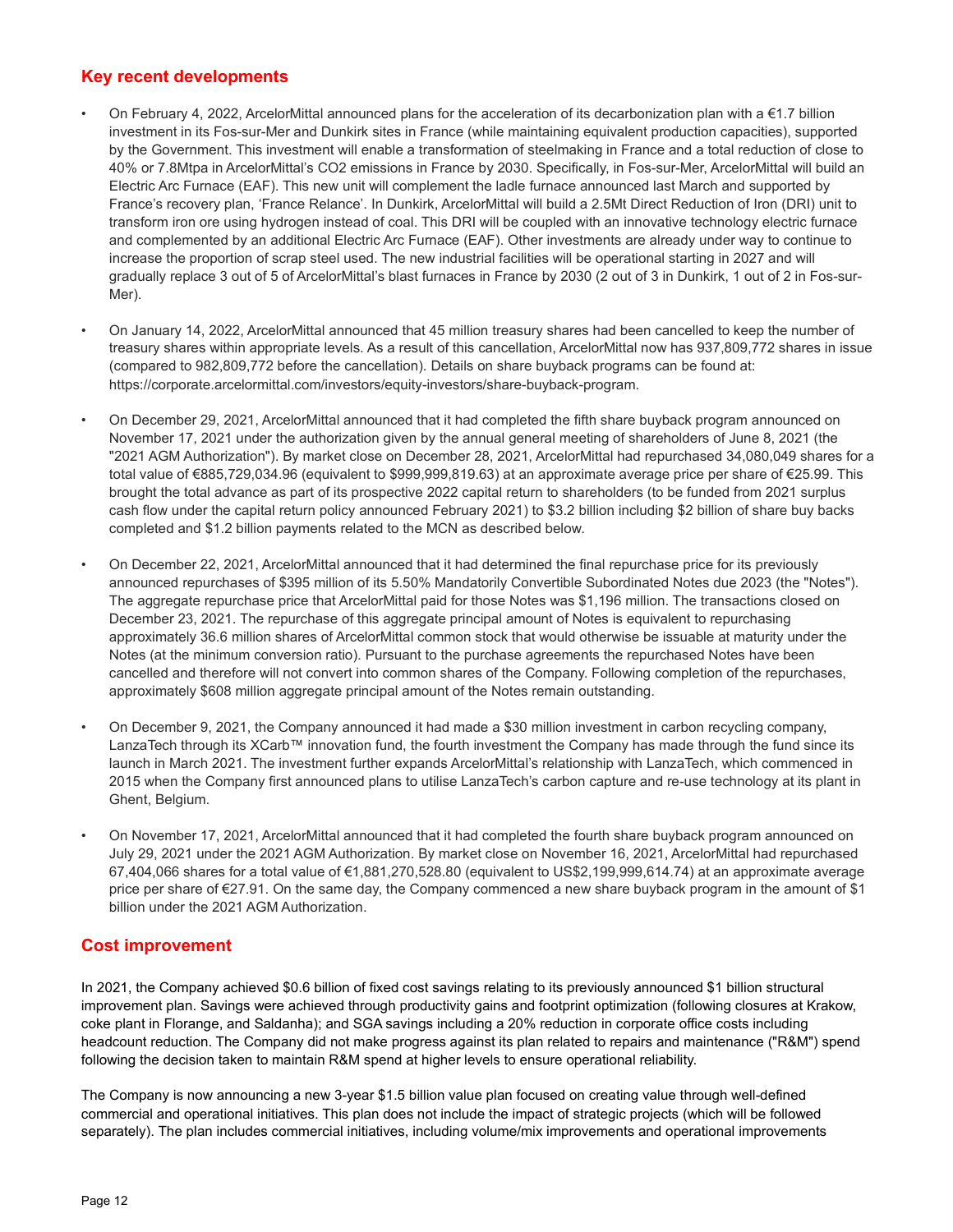(primarily in variable costs). The plan aims at protecting the EBITDA potential of the business from rising inflationary pressures; improving its relative competitive position vis-a-vis its peers and supporting sustainably higher profits.

#### **Capital return**

In line with the Company's capital return policy, the Board recommends an increase of the base annual dividend to \$0.38/share (from \$0.30/share paid in 2021) to be paid in June 2022, subject to the approval of shareholders at the AGM in May 2022.

Given the favorable outlook for free cashflow in 2022, the Company has initiated a new \$1 billion share buy-back program for 1H 2022. This is the maximum based on the authorization provided by shareholders at the AGM in June 2021. Additional authorization to repurchase shares will be sought from shareholders at the 2022 AGM (subject to cash generation).

The remaining surplus cash has accrued to the balance sheet in 2021. This headroom to our balance sheet targets provides strategic optionality to consider M&A in support of our strategic targets or further additional returns to shareholders in the future.

#### **Financial calendar for 2022**

- General meeting of shareholders: May 4, 2022: ArcelorMittal Annual General Meeting ("AGM")
- Earnings results announcements: May 5, 2022: Earnings release 1Q 2022; July 28, 2022: Earnings release 2Q and half year 2022; November 10, 2022: Earnings release 3Q and nine-months 2022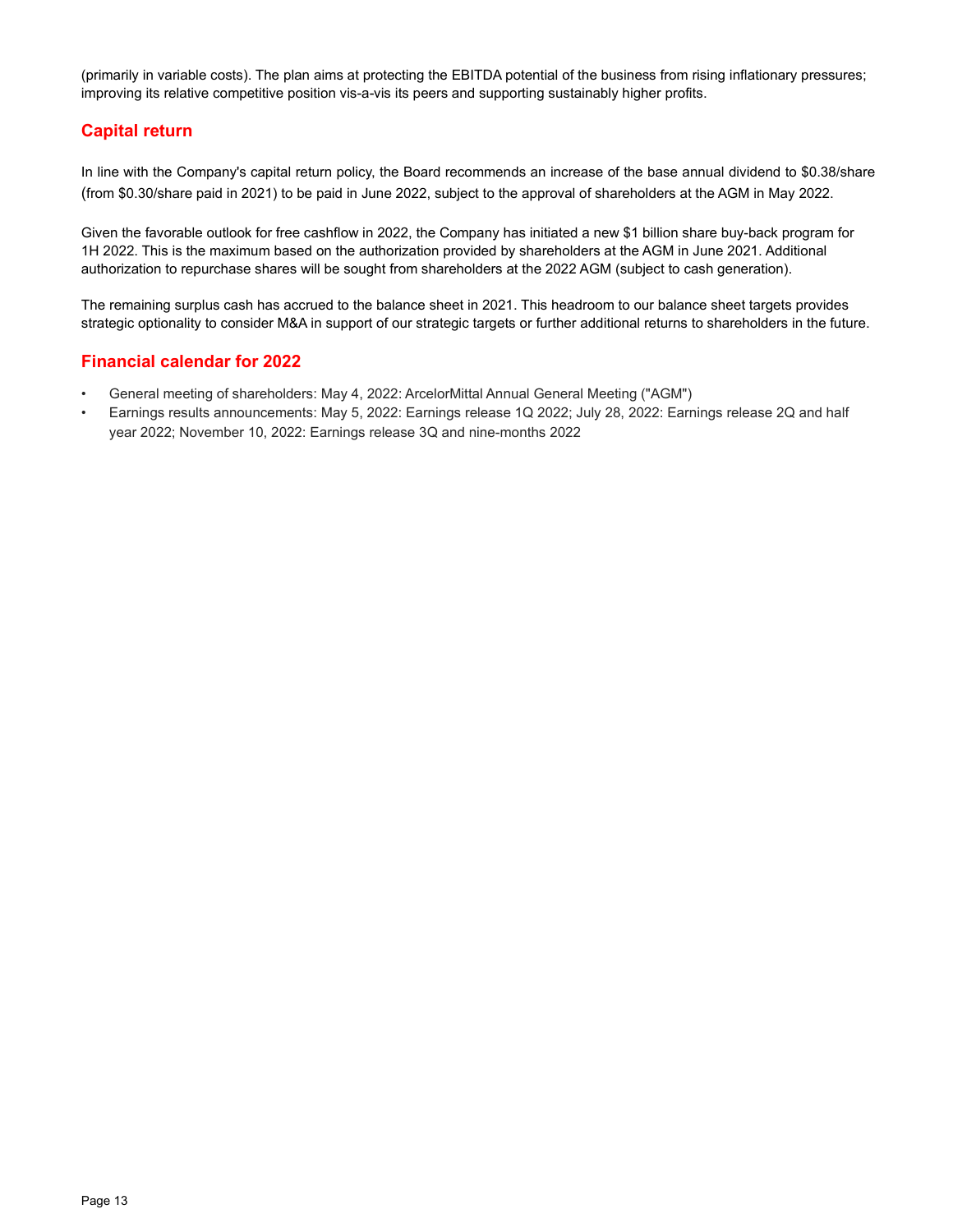# **Outlook**

Based on the current economic outlook, ArcelorMittal expects global apparent steel consumption ("ASC") in 2022 to grow between +0% to +1.0% (versus growth of +4% in 2021).

Economic activity improved in 2021 as lockdown measures eased and the global steel industry benefiting from a favorable supply demand balance, supporting increasing utilization and improve demand. Although there is some moderation of the tight market conditions (and subject to pandemic-related macroeconomic uncertainties), the Company expects overall ASC to grow in 2022 versus 2021 with regional differences highlighted below:

- In the US, ASC is expected to grow within a range of +1.0% to +3.0% in 2022 (versus an estimated +20% growth in 2021). Automotive is expected to grow strongly as semi-conductor shortages ease and manufacturing sectors are supported by strong order backlogs and low inventory of finished goods. Infrastructure expected to grow due to beginnings of support from the \$1.2 trillion infrastructure plan.
- In Europe, ASC is expected to grow within a range of +0% to +2% in 2022 (versus an estimated +14% growth in 2021), automotive expected to grow strongly, with moderate growth in infrastructure and construction to support underlying demand.
- In Brazil, ASC is expected to decline in 2022 in the range of -8 to -10% (versus a healthy +23.0% estimated growth in 2021). While ASC is expected to decline due to destocking, real demand is expected to increase moderately in 2022 with a recovery in automotive output offset by weakness in other steel-consuming sectors.
- In the CIS, ASC in 2022 is expected to grow within a range of +0% to +2% (versus a +3.0% estimated growth in 2021).
- In India, ASC in 2022 is expected to grow within a range of +6% to +8% (versus +17.0% estimated growth in 2021).
- As a result, overall World ex-China ASC in 2022 is expected to grow within the range of +2.5 to +3.0% (versus +11% in 2021) supported by mild growth in our core developed markets and stronger growth in India offset by weakness in Brazil.
- In China, overall demand is expected to continue to decline in 2022 to -2% to +0% (versus an estimated decline of -2% in 2021) weak real estate is partially offset by a mild pick-up in infrastructure.

Given the mild growth anticipated in ex-China ASC in 2022 vs. 2021 (+2.5 to +3.0% as described above), the Company expects steel shipments in 2022 to grow by approximately +3% vs. 2021 levels (including some mix benefits and recovery post logistics issues in 2021).

In addition, capex is expected to increase from \$3.0 billion in 2021 to \$4.5 billion in 2022. Including \$0.2 billion of carry-over from 2021, capex outside of strategic capex is expected to be \$3.1 billion in 2022. Decarbonization capex is expected to be \$0.3 billion in 2022 (net of government support). Capex on strategic envelope projects is expected to be \$1.1 billion, including: the mix/growth investments at Vega and Monlevade in Brazil; iron ore projects at Liberia, Serra Azul and Las Truchas; and the pellet plant project in Ukraine and new section mill in Barra Mansa (Brazil).

Based on current market conditions (including support from automotive contract resets that have already occurred) the Company expects strong cash flow generation in 2022 and has announced a proposed increase in the base annual dividend to \$0.38/share from \$0.30/share to be paid in June 2022, (subject to the approved of shareholders at the AGM in May 2022) and a new \$1.0 billion capital return program by 1H 2022.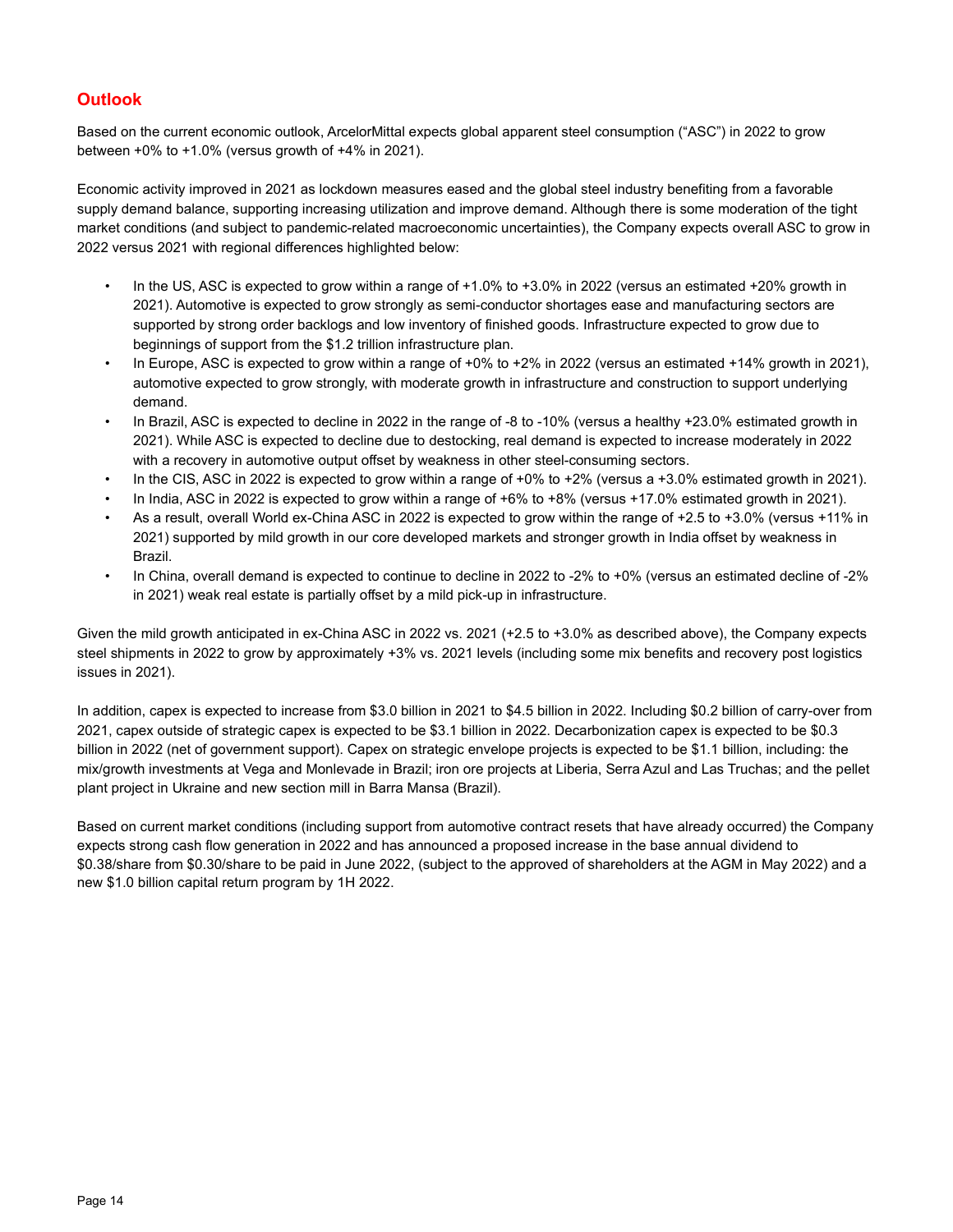# **ArcelorMittal Condensed Consolidated Statement of Financial Position1**

| In millions of U.S. dollars                             | Dec 31,<br>2021 | <b>Sept 30,</b><br>2021 | Dec 31,<br>2020 |
|---------------------------------------------------------|-----------------|-------------------------|-----------------|
| <b>ASSETS</b>                                           |                 |                         |                 |
| Cash and cash equivalents and restricted funds          | 4,371           | 4,381                   | 5,963           |
| Trade accounts receivable and other                     | 5,143           | 5,572                   | 3,072           |
| Inventories                                             | 19,858          | 18,806                  | 12,328          |
| Prepaid expenses and other current assets               | 5,567           | 4,421                   | 2,281           |
| Asset held for sale <sup>11</sup>                       |                 |                         | 4,329           |
| <b>Total Current Assets</b>                             | 34,939          | 33,180                  | 27,973          |
|                                                         |                 |                         |                 |
| Goodwill and intangible assets                          | 4,425           | 4,309                   | 4,312           |
| Property, plant and equipment                           | 30,075          | 29,599                  | 30,622          |
| Investments in associates and joint ventures            | 10,319          | 10,134                  | 6,817           |
| Deferred tax assets                                     | 8,147           | 7,787                   | 7,866           |
| Other assets <sup>16</sup>                              | 2,607           | 3,082                   | 4,462           |
| <b>Total Assets</b>                                     | 90,512          | 88,091                  | 82,052          |
|                                                         |                 |                         |                 |
| <b>LIABILITIES AND SHAREHOLDERS' EQUITY</b>             |                 |                         |                 |
| Short-term debt and current portion of long-term debt   | 1,913           | 1,796                   | 2,507           |
| Trade accounts payable and other                        | 15,093          | 14,108                  | 11,525          |
| Accrued expenses and other current liabilities          | 7,161           | 7,527                   | 5,596           |
| Liabilities held for sale <sup>11</sup>                 |                 |                         | 3,039           |
| <b>Total Current Liabilities</b>                        | 24,167          | 23,431                  | 22,667          |
|                                                         |                 |                         |                 |
| Long-term debt, net of current portion                  | 6,488           | 6,453                   | 9,815           |
| Deferred tax liabilities                                | 2,369           | 1,953                   | 1,832           |
| Other long-term liabilities                             | 6,144           | 6,933                   | 7,501           |
| <b>Total Liabilities</b>                                | 39,168          | 38,770                  | 41,815          |
|                                                         |                 |                         |                 |
| Equity attributable to the equity holders of the parent | 49,106          | 47,116                  | 38,280          |
| Non-controlling interests                               | 2,238           | 2,205                   | 1,957           |
| <b>Total Equity</b>                                     | 51,344          | 49,321                  | 40,237          |
| <b>Total Liabilities and Shareholders' Equity</b>       | 90,512          | 88,091                  | 82,052          |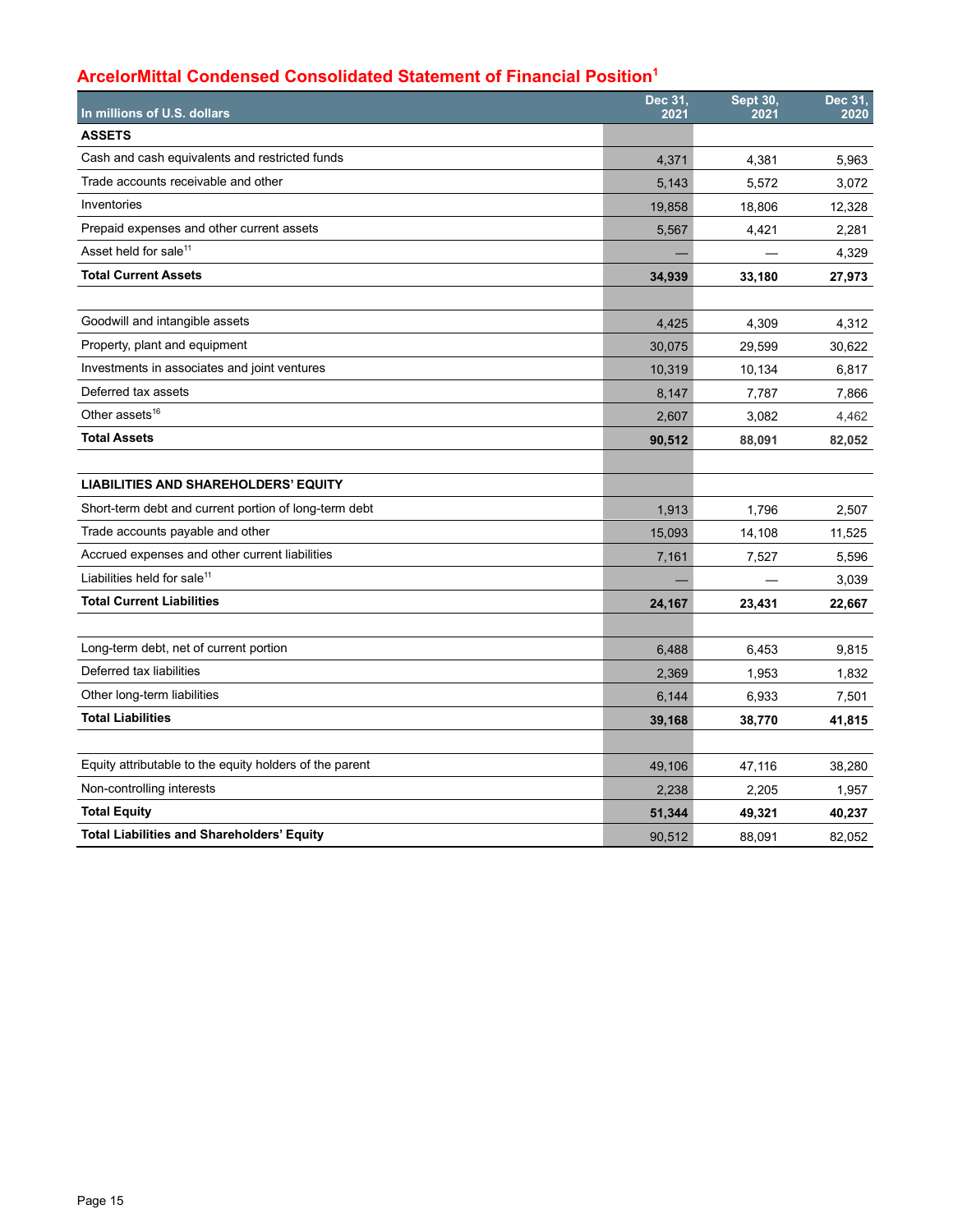# **ArcelorMittal Condensed Consolidated Statement of Operations1**

|                                                                     |                 | <b>Three months ended</b> | <b>Twelve months ended</b> |                 |                 |
|---------------------------------------------------------------------|-----------------|---------------------------|----------------------------|-----------------|-----------------|
| In millions of U.S. dollars unless otherwise shown                  | Dec 31,<br>2021 | <b>Sept 30,</b><br>2021   | Dec 31,<br>2020            | Dec 31,<br>2021 | Dec 31,<br>2020 |
| Sales                                                               | 20,806          | 20,229                    | 14,184                     | 76,571          | 53,270          |
| Depreciation (B)                                                    | (712)           | (590)                     | (711)                      | (2, 523)        | (2,960)         |
| Impairment items (B)                                                | 218             |                           | (331)                      | 218             | 133             |
| Exceptional items (B)                                               |                 | (123)                     | 1,314                      | (123)           | 636             |
| <b>Operating income (A)</b>                                         | 4,558           | 5,345                     | 1,998                      | 16,976          | 2,110           |
| Operating margin %                                                  | 21.9%           | 26.4 %                    | 14.1%                      | 22.2 %          | 4.0%            |
| Income from associates, joint ventures and other<br>investments     | 383             | 778                       | 7                          | 2,204           | 234             |
| Net interest expense                                                | (49)            | (62)                      | (88)                       | (278)           | (421)           |
| Foreign exchange and other net financing loss                       | (111)           | (339)                     | (270)                      | (877)           | (835)           |
| Income before taxes and non-controlling interests                   | 4,781           | 5,722                     | 1,647                      | 18,025          | 1,088           |
| Current tax expense                                                 | (678)           | (938)                     | (373)                      | (2,953)         | (839)           |
| Deferred tax benefit / (expense)                                    | 46              | 56                        | 15                         | 493             | (827)           |
| Income tax expense                                                  | (632)           | (882)                     | (358)                      | (2,460)         | (1,666)         |
| Income / (loss) including non-controlling interests                 | 4,149           | 4,840                     | 1,289                      | 15,565          | (578)           |
| Non-controlling interests income                                    | (104)           | (219)                     | (82)                       | (609)           | (155)           |
| Net income / (loss) attributable to equity holders of the<br>parent | 4,045           | 4,621                     | 1,207                      | 14,956          | (733)           |
|                                                                     |                 |                           |                            |                 |                 |
| Basic earnings / (loss) per common share (\$)                       | 3.93            | 4.17                      | 1.01                       | 13.53           | (0.64)          |
| Diluted earnings / (loss) per common share (\$)                     | 3.92            | 4.16                      | 1.00                       | 13.49           | (0.64)          |
| Weighted average common shares outstanding (in millions)            | 1,030           | 1,109                     | 1,199                      | 1,105           | 1,140           |
| Diluted weighted average common shares outstanding (in<br>millions) | 1,033           | 1,112                     | 1,204                      | 1,108           | 1,140           |
| <b>OTHER INFORMATION</b>                                            |                 |                           |                            |                 |                 |
| EBITDA (C = A-B)                                                    | 5,052           | 6,058                     | 1,726                      | 19,404          | 4,301           |
| EBITDA Margin %                                                     | 24.3%           | 29.9 %                    | 12.2 %                     | 25.3 %          | 8.1%            |
|                                                                     |                 |                           |                            |                 |                 |
| Total group iron ore production (Mt)                                | 13.4            | 13.0                      | 15.3                       | 50.9            | 58.0            |
| Crude steel production (Mt)                                         | 16.5            | 17.2                      | 18.8                       | 69.1            | 71.5            |
| Steel shipments (Mt)                                                | 15.8            | 14.6                      | 17.3                       | 62.9            | 69.1            |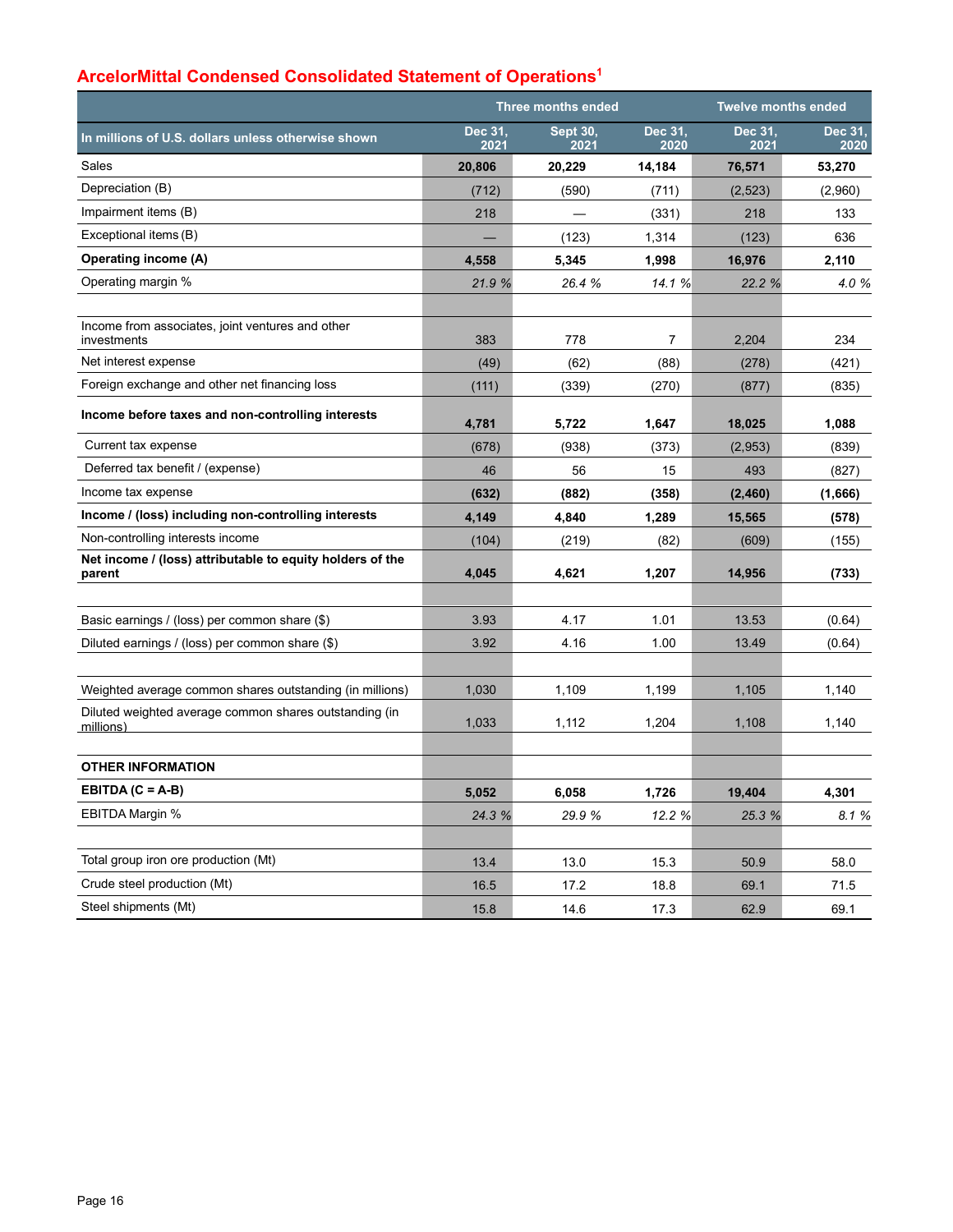# **ArcelorMittal Condensed Consolidated Statement of Cash flows1**

|                                                                                    |                 | <b>Three months ended</b> |                 | <b>Twelve months ended</b> |                 |
|------------------------------------------------------------------------------------|-----------------|---------------------------|-----------------|----------------------------|-----------------|
| In millions of U.S. dollars                                                        | Dec 31,<br>2021 | <b>Sept 30,</b><br>2021   | Dec 31,<br>2020 | Dec 31,<br>2021            | Dec 31,<br>2020 |
| <b>Operating activities:</b>                                                       |                 |                           |                 |                            |                 |
| Income /(loss) attributable to equity holders of the parent                        | 4,045           | 4.621                     | 1,207           | 14,956                     | (733)           |
| Adjustments to reconcile net income/ (loss) to net cash<br>provided by operations: |                 |                           |                 |                            |                 |
| Non-controlling interests income                                                   | 104             | 219                       | 82              | 609                        | 155             |
| Depreciation and impairment items                                                  | 494             | 590                       | 1,042           | 2,305                      | 2,827           |
| <b>Exceptional items</b>                                                           |                 | 123                       | (1, 314)        | 123                        | (636)           |
| Income from associates, joint ventures and other investments                       | (383)           | (778)                     | (7)             | (2,204)                    | (234)           |
| Deferred tax (benefit) / expense                                                   | (46)            | (56)                      | (15)            | (493)                      | 827             |
| Change in working capital                                                          | 22              | (2,896)                   | 925             | (6, 409)                   | 1,496           |
| Other operating activities (net)                                                   | (82)            | 619                       | (504)           | 1,018                      | 380             |
| Net cash provided by operating activities (A)                                      | 4,154           | 2,442                     | 1,416           | 9,905                      | 4,082           |
| Investing activities:                                                              |                 |                           |                 |                            |                 |
| Purchase of property, plant and equipment and intangibles (B)                      | (1, 145)        | (675)                     | (668)           | (3,008)                    | (2, 439)        |
| Other investing activities (net)                                                   | (90)            | 1,184                     | 262             | 2.668                      | 428             |
| Net cash (used in) / provided by investing activities                              | (1, 235)        | 509                       | (406)           | (340)                      | (2,011)         |
| <b>Financing activities:</b>                                                       |                 |                           |                 |                            |                 |
| Net proceeds / (payments) relating to payable to banks and<br>long-term debt       | 100             | (806)                     | (1,506)         | (3, 562)                   | (2, 395)        |
| Dividends paid to ArcelorMittal shareholders                                       |                 | (28)                      |                 | (312)                      |                 |
| Dividends paid to minorities (C)                                                   | (21)            | (157)                     | (16)            | (260)                      | (181)           |
| Share buyback                                                                      | (1,820)         | (1,703)                   | (487)           | (5, 170)                   | (500)           |
| Common share offering                                                              |                 |                           |                 |                            | 740             |
| (Payments) / proceeds from Mandatorily Convertible Notes                           | (1, 196)        |                           |                 | (1, 196)                   | 1,237           |
| Lease payments and other financing activities (net)                                | (53)            | (46)                      | (218)           | (398)                      | (399)           |
| Net cash used in financing activities                                              | (2,990)         | (2,740)                   | (2,227)         | (10,898)                   | (1,498)         |
| Net (decrease) / increase in cash and cash equivalents                             | (71)            | 211                       | (1, 217)        | (1, 333)                   | 573             |
| Cash and cash equivalents transferred from / (to) assets held<br>for sale          |                 |                           | 67              | 3                          | (3)             |
| Effect of exchange rate changes on cash                                            | 13              | (9)                       | 234             | (55)                       | 163             |
| Change in cash and cash equivalents                                                | (58)            | 202                       | (916)           | (1, 385)                   | 733             |
| Free cash flow (D=A+B+C) <sup>17</sup>                                             | 2,988           | 1,610                     | 732             | 6,637                      | 1,462           |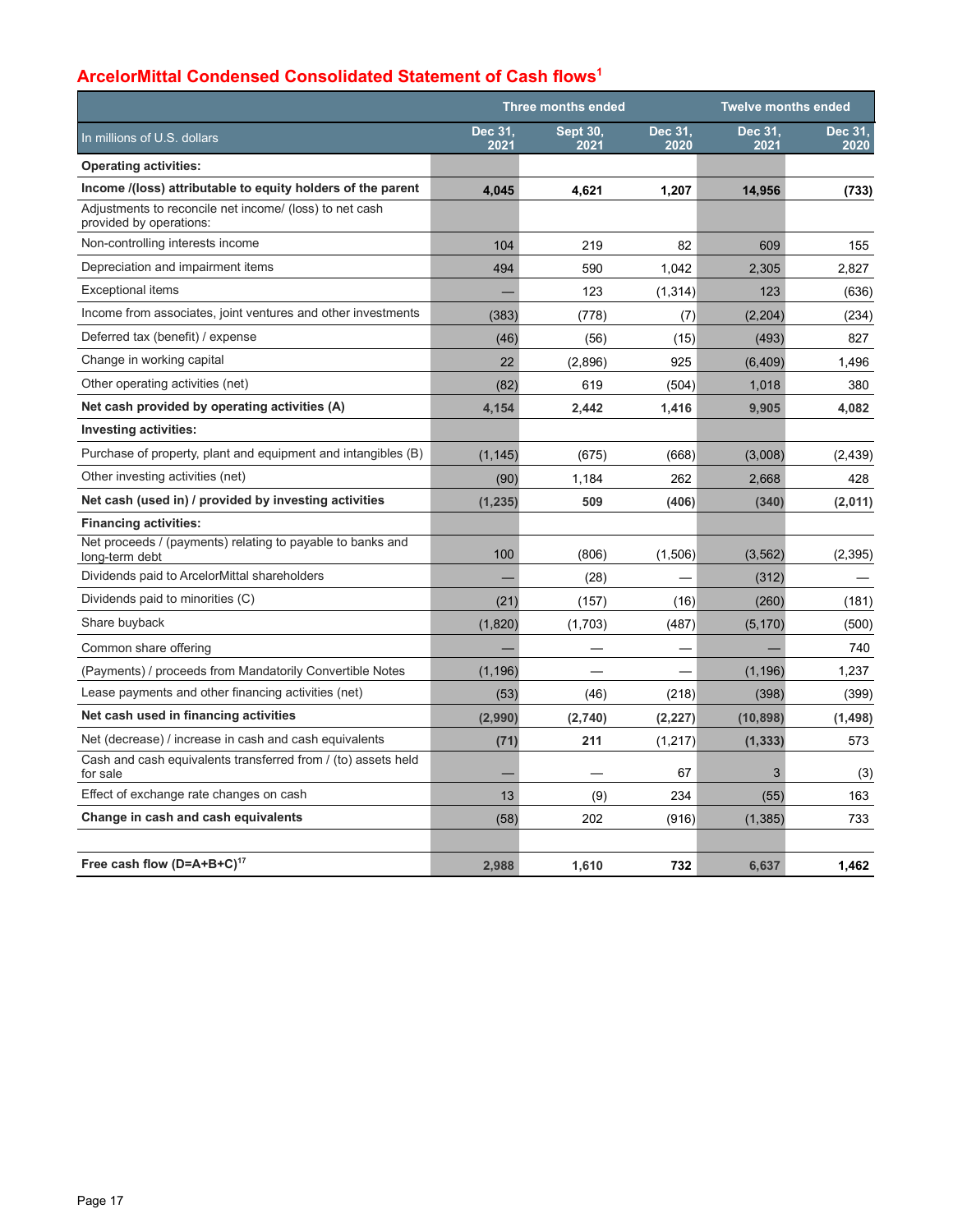# **Appendix 1: Product shipments by region(1)**

| (000'kt)      | 4Q 21 | 3Q 21 | 4Q 20 | 12M 21 | 12M 20 |
|---------------|-------|-------|-------|--------|--------|
| Flat          | 1,548 | 1,613 | 3,462 | 6,879  | 15,422 |
| Long          | 739   | 770   | 807   | 3,088  | 2,884  |
| <b>NAFTA</b>  | 2,205 | 2,280 | 4,134 | 9,586  | 17,902 |
| Flat          | 1,790 | 1,523 | 1,324 | 6,425  | 4,722  |
| Long          | 1,256 | 1,325 | 1,268 | 5,332  | 4,740  |
| <b>Brazil</b> | 3,034 | 2,829 | 2,575 | 11,695 | 9,410  |
| Flat          | 5,788 | 5,333 | 6,210 | 23,485 | 23,907 |
| Long          | 2,421 | 2,121 | 2,246 | 9,236  | 8,550  |
| <b>Europe</b> | 8,325 | 7,551 | 8,569 | 33,182 | 32,873 |
| <b>CIS</b>    | 2,067 | 1,684 | 1,912 | 7,883  | 7,685  |
| Africa        | 531   | 679   | 458   | 2,473  | 2,190  |
| <b>ACIS</b>   | 2,597 | 2,367 | 2,373 | 10,360 | 9,881  |

Note: "Others and eliminations" are not presented in the table

# **Appendix 2a: Capital expenditures(1,2)**

| (USDm)       | 4Q 21 | 3Q 21 | 4Q 20 | 12M 21 | 12M 20 |
|--------------|-------|-------|-------|--------|--------|
| <b>NAFTA</b> | 104   | 118   | 82    | 369    | 527    |
| Brazil       | 171   | 102   | 67    | 412    | 216    |
| Europe       | 473   | 231   | 326   | 1,282  | 1,040  |
| <b>ACIS</b>  | 266   | 139   | 134   | 619    | 476    |
| Mining       | 127   | 78    | 46    | 302    | 140    |
| <b>Total</b> | 1,145 | 675   | 668   | 3,008  | 2,439  |

Note: "Others" are not presented in the table

## **Appendix 2b: Capital expenditure projects**

The following tables summarize the Company's principal growth and optimization projects involving significant capex.

For projects in which the targeted addition to EBITDA is indicated, such amount is based on numerous assumptions as to selling prices and input costs in particular, and for projects relating to Mining / iron ore mines, conservative long term iron ore prices.

#### **Completed projects**

|              | Segment Site / unit | <b>Project</b>     | Capacity / details                | Key date /<br>forecast<br>completion |
|--------------|---------------------|--------------------|-----------------------------------|--------------------------------------|
| <b>NAFTA</b> | Mexico              | New hot strip mill | Production capacity of 2.5Mt/year | $2021^{(a)}$                         |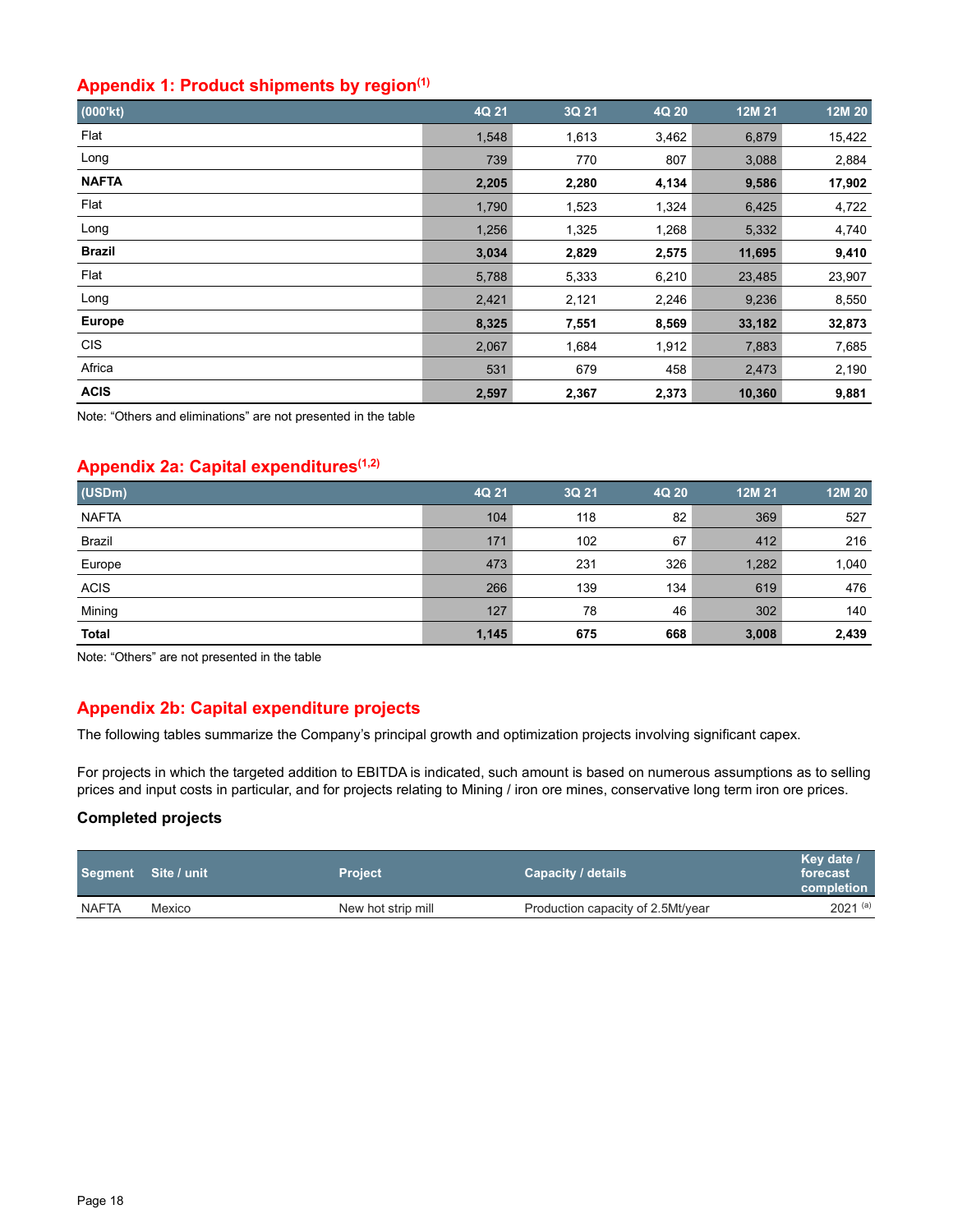## **Ongoing projects**

| <b>Segment</b> | Site / unit                           | <b>Project</b>                                | <b>Capacity / details</b>                                                                                                                                                | Key date /<br>forecast<br>completion |
|----------------|---------------------------------------|-----------------------------------------------|--------------------------------------------------------------------------------------------------------------------------------------------------------------------------|--------------------------------------|
| <b>NAFTA</b>   | ArcelorMittal Dofasco (Canada)        | Hot strip mill modernization                  | Replace existing three end of life coilers with<br>two state of the art coilers and new runout tables                                                                    | 1H 2022 <sup>(b)</sup>               |
| <b>NAFTA</b>   | ArcelorMittal Dofasco (Canada)        | #5 CGL conversion to AluSi®                   | Addition of up to 160kt/year Aluminum Silicon<br>(AluSi <sup>®</sup> ) coating capability to #5 Hot-Dip<br>Galvanizing Line for the production of Usibor®<br>steels      | 2H 2022 <sup>(c)</sup>               |
| Brazil         | ArcelorMittal Vega Do Sul             | <b>Expansion project</b>                      | Increase hot dipped / cold rolled coil capacity<br>and construction of a new 700kt continuous<br>annealing line (CAL) and continuous galvanising<br>line (CGL) combiline | 4Q 2023 (d)                          |
| Mining         | Liberia mine                          | Phase 2 premium product<br>expansion project  | Increase production capacity to 15Mt/year                                                                                                                                | 4Q 2023 <sup>(e)</sup>               |
| <b>NAFTA</b>   | Las Truchas mine (Mexico)             | Revamping and capacity<br>increase to 2.3MT   | Revamping project with 1Mtpa pellet feed<br>capacity increase (to 2.3 Mt/year) with DRI<br>concentrate grade capability                                                  | 2H 2023 <sup>(f)</sup>               |
| <b>Brazil</b>  | Serra Azul mine                       | 4.5Mtpa direct reduction pellet<br>feed plant | Facilities to produce 4.5Mt/year DRI quality<br>pellet feed by exploiting compact itabirite<br>iron ore                                                                  | 2H 2023 (g)                          |
| Brazil         | Monlevade                             | Sinter plant, blast furnace and<br>melt shop  | Increase in liquid steel capacity by 1.0Mt/year;<br>Sinter feed capacity of 2.3Mt/year                                                                                   | 2H 2024 (h)                          |
| <b>ACIS</b>    | ArcelorMittal Kryvyi Rih<br>(Ukraine) | <b>New Pellet Plant</b>                       | Facilities to produce 5.0 Mtpa pellets, replacing<br>two existing sinter plants ensuring<br>environmental compliance and improving                                       | 4Q 2023 <sup>(i)</sup>               |
| <b>Brazil</b>  | Barra Mansa                           | New section mill                              | Increase capacity of HAV bars and sections by<br>$0.4$ Mt/pa                                                                                                             | 1Q 2024 $(i)$                        |

a) On September 28, 2017, ArcelorMittal announced a major \$1.0 billion investment programme at its Mexican operations, which is focused on building ArcelorMittal Mexico's downstream capabilities, sustaining the competitiveness of its mining operations and modernizing its existing asset base. The programme is designed to enable ArcelorMittal Mexico to meet the anticipated increased demand requirements from domestic customers, realize in full ArcelorMittal Mexico's production capacity of 5.3Mt and significantly enhance the proportion of higher added-value products in its product mix. The main investment will be the construction of a new hot strip mill. Upon completion, the project will enable ArcelorMittal Mexico to produce c.2.5Mt of flat rolled steel, long steel c.1.5Mt and the remainder made up of semi-finished slabs. Coils from the new hot strip mill will be supplied to domestic, non-auto, general industry customers. The hot strip mill project commenced late 4Q 2017, and the first coils were produced at the end of 2021 with ramp up expected to full capacity during 2022. The hot skin pass mill (HSPM) is expected to be completed in 2H 2022. In addition to the HSM project, a push pull pickling line (PPPL) is to be constructed to capture additional domestic volume through hot rolled pickled and oiled products. The PPPL has a capacity of up to 0.75Mtpa, and the first pickled and oiled coils are expected to be produced by 2H 2024.

b) Investment in ArcelorMittal Dofasco (Canada) to modernize the hot strip mill. The project is to install two new state of the art coilers and runout tables to replace three end of life coilers. The strip cooling system will be upgraded and include innovative power cooling technology to improve product capability. The project is estimated to be completed in 1H 2022. The project is estimated to add >\$25 million in EBITDA on full completion and post ramp up.

c) Investment to replace #5 Hot-Dip Galvanizing Line Galvanneal coating capability with 160kt/year Aluminum Silicon (AluSi®) capability for the production of ArcelorMittal's patented Usibor® Press Hardenable Steel for automotive structural and safety components. With the investment, ArcelorMittal Dofasco will become the only Canadian producer of AluSi® coated Usibor®. This investment complements additional strategic North America developments, including a new EAF and caster at Calvert in the US and a new hot strip mill in Mexico, and will allow to capitalize on increasing Auto Aluminized PHS demand in North America. The project is expected to be completed in 2022, with the first coil planned for 2H 2022. The project is estimated to add >\$40 million in EBITDA on full completion and post ramp up.

d) In February 2021, ArcelorMittal announced the resumption of the Vega Do Sul expansion to provide an additional 700kt of cold-rolled annealed and galvanized capacity to serve the growing domestic market. The ~\$0.35 billion investment programme to increase rolling capacity with construction of a new continuous annealing line and CGL combiline (and the option to add a ca. 100kt organic coating line to serve construction and appliance segments), and upon completion, will strengthen ArcelorMittal's position in the fast growing automotive and industry markets through Advanced High Strength Steel products. The investments will look to facilitate a wide range of products and applications whilst further optimizing current ArcelorMittal Vega facilities to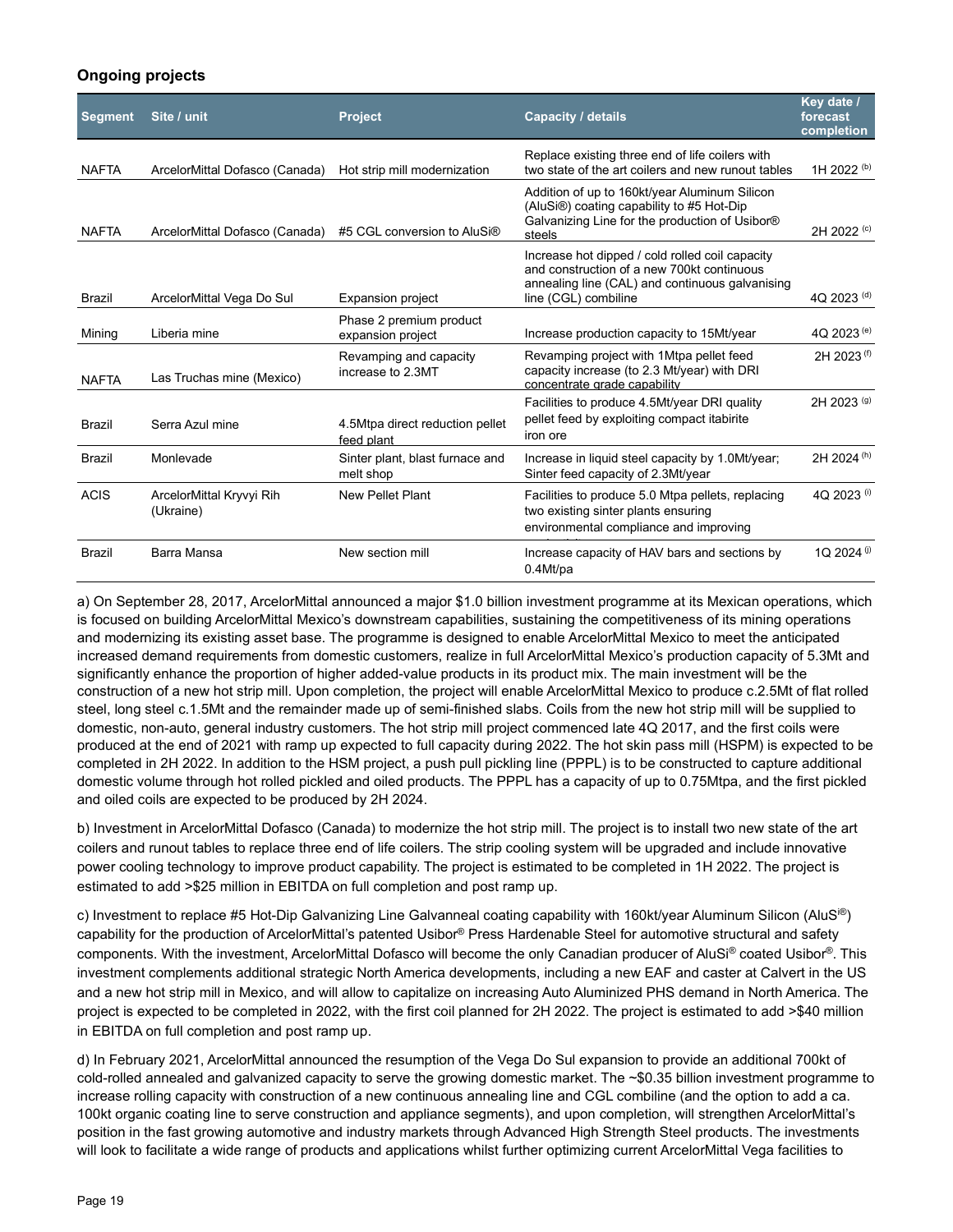maximize site capacity and its competitiveness, considering comprehensive digital and automation technology. Equipment delivery is progressing in accordance with plan. Civil works and erection of acid regeneration plant and repair and inspection line is well advanced. The project is estimated to be completed in 4Q 2023 and potentially add >\$0.1 billion in EBITDA on full completion and post ramp up.

e) ArcelorMittal Liberia has been operating a 5Mt direct shipping ore (DSO) since 2011 (Phase 1). In 2013, the Company had started construction of a Phase 2 project that envisaged the construction of 15Mtpa of concentrate sinter fines capacity and associated infrastructure; this project was then suspended due to the onset of Ebola in West Africa and the subsequent forcemajeure declaration by the onsite contracting companies. On September 10, 2021, ArcelorMittal signed with the Government of the Republic of Liberia an amendment to its Mineral Development Agreement which is currently under the legislative ratification process. Final detailed engineering is in progress, whilst site preparation and tenders for key construction contracts and remaining equipment are underway. Under this project, first concentrate product is expected in late 2023, ramping up to 15Mtpa thereafter. The capex required to conclude the project, estimated at approximately \$0.8 billion, is under review given impacts of inflation and enlarged scope. Under the agreement, the Company has further expansion opportunities up to 30Mtpa. Other users may be allowed to invest for additional rail capacity. The project is estimated to add approximately \$250 million in EBITDA on full completion and post ramp up.

f) ArcelorMittal Mexico is investing ~\$150 million to increase pellet feed production by 1Mtpa to 2.3Mtpa and improve concentrate grade in Las Truchas. This project will enable concentrate production to the blast furnace (BF) route (2.0Mtpa) and direct reduced iron (DRI) route (0.3Mtpa) for a total of 2.3Mtpa. Primary target is to supply ArcelorMittal Mexico steel operations with high quality feed. Procurement of long lead time items (mills and pumps) and early works have started. Detailed engineering is ongoing. Road works are in progress. Production start-up is estimated in 2H 2023 and estimated to add approximately \$50 million in EBITDA on full completion and post ramp up.

g) Approximately \$350 million investment at Serra Azul (Brazil) to construct facilities to produce 4.5Mtpa of DRI quality pellet feed to primarily supply ArcelorMittal Mexico steel operation. The project will allow to mine the compact itabirite iron ore. Environmental and operations licenses have been cleared. Detailed engineering is ongoing, hiring of drilling companies and procurement of main equipment is initiated. Project start-up is estimated in 2H 2023. The project is estimated to add ~\$100 million in EBITDA on full completion and post ramp up.

h) The Monlevade upstream expansion project consisting of the sinter plant, blast furnace and meltshop has recommenced in late 2021, following the anticipated improvement in Brazil domestic market. Basic engineering is being finalized and hiring of civil works and piling companies has started. The project is estimated to be completed in 2H 2024 with a capex requirement of approximately \$0.5 billion. The project is estimated to add >\$0.2 billion in EBITDA on full completion and post ramp up.

i) Investment in ArcelorMittal Kryvyi Rih to build a new 5.0Mtpa pellet plant which, together with the ongoing modernization of Sinter Plant 2, will ensure that all sinter operations in Kryvyi Rih are compliant with dust emissions environmental regulations and will enable cost reduction, quality and productivity improvement. In addition, the project will enable a CO2 footprint improvement by 750kt CO2/yr. First pellet is expected to be produced in 4Q 2023 with a capex requirement of approximately \$0.3 billion. The project is estimated to add approximately \$70 million in EBITDA on full completion and post ramp up.

j) New ~\$0.25 billion investment in sections mill at Barra Mansa (Brazil) with 400ktpa production capacity. The aim of the project is to deliver higher added value products (HAV) (Merchant Bar and Special Bars) to increase domestic market share in HAV products and to enhance profitability. The project is expected to commence in 2022 and be completed by 1Q 2024. The project is estimated to generate \$0.1 billion EBITDA on full completion and post ramp up.

| (USD billion)    | 2022 | 2023 | 2024                     | 2025 | 2026 | >2026 | <b>Total</b> |
|------------------|------|------|--------------------------|------|------|-------|--------------|
| <b>Bonds</b>     | 0.6  | 1.3  | 0.9                      | 1.0  | 0.4  | 1.6   | 5.8          |
| Commercial paper | 0.5  |      | $\overline{\phantom{a}}$ |      |      |       | 0.5          |
| Other loans      | 0.8  | 0.3  | 0.2                      | 0.2  | 0.1  | 0.5   | 2.1          |
| Total gross debt | 1.9  | 1.6  | 1.1                      | 1.2  | 0.5  | 2.1   | 8.4          |

# **Appendix 3: Debt repayment schedule as of December 31, 2021**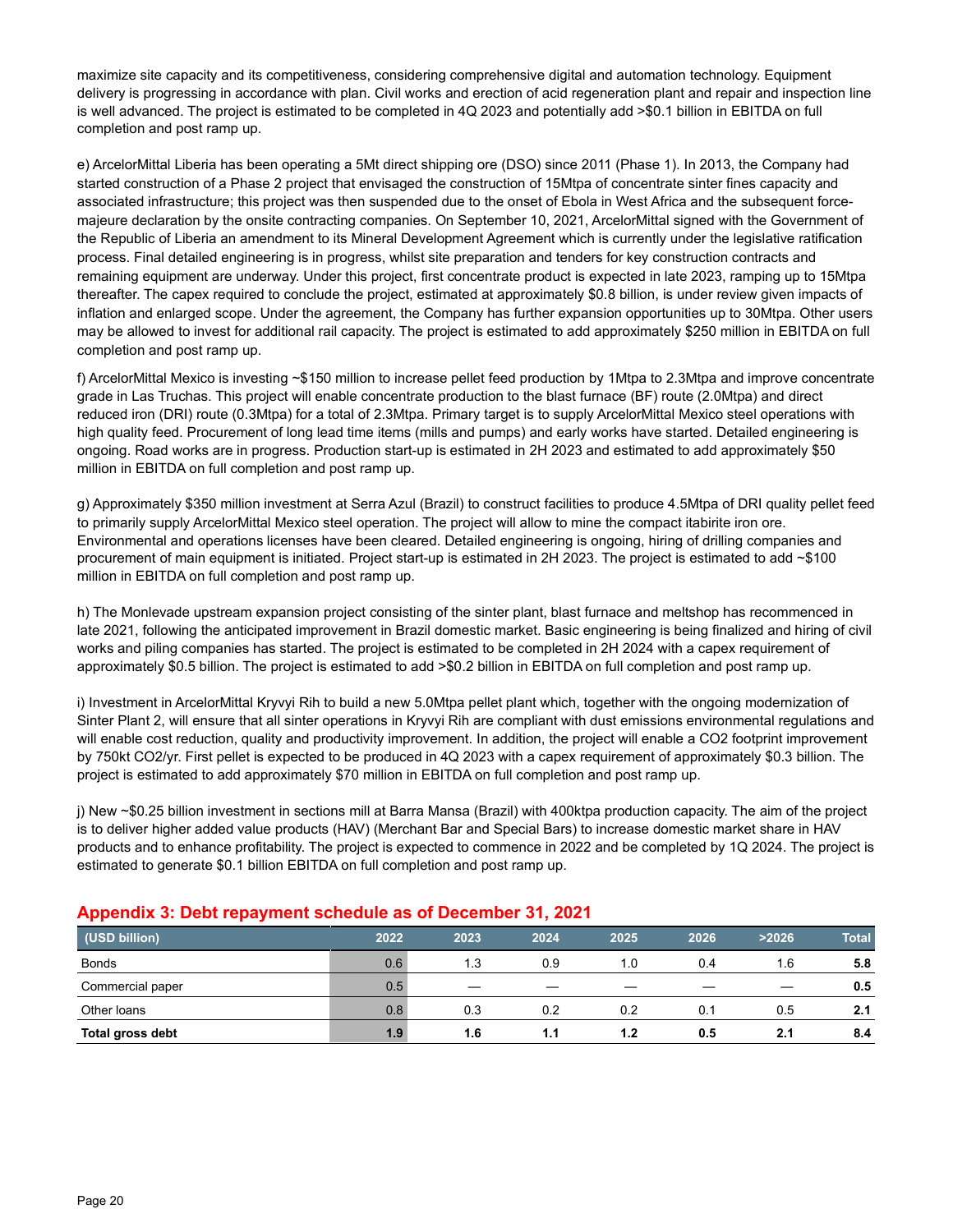# **Appendix 4: Reconciliation of gross debt to net debt as of December 31, 2021**

| (USD million)                                                                                 |          | Dec 31, 2021 Sept 30, 2021 | Dec 31, 2020 |
|-----------------------------------------------------------------------------------------------|----------|----------------------------|--------------|
| Gross debt (excluding that held as part of the liabilities held for sale)                     | 8,401    | 8.249                      | 12.322       |
| Gross debt held as part of the liabilities held for sale                                      |          |                            | 24           |
| Gross debt                                                                                    | 8,401    | 8.249                      | 12.346       |
| Less: Cash and cash equivalents and restricted funds                                          | (4, 371) | (4,381)                    | (5,963)      |
| Less: Cash and cash equivalents and restricted funds held as part of the assets held for sale |          |                            | (3)          |
| Net debt (including that held as part of assets and the liabilities held for sale)            | 4,030    | 3.868                      | 6,380        |
| Net debt / LTM EBITDA                                                                         | 0.2      | 0.2                        | 1.5          |

## **Appendix 5: Adjusted net income / (loss) as of December 31, 2021**

| (USD million)                                                                   | 4Q 21 | 3Q 21 | 4Q 20 | 12M 21 | 12M 20 |
|---------------------------------------------------------------------------------|-------|-------|-------|--------|--------|
| Net income / (loss)                                                             | 4,045 | 4.621 | 1.207 | 14,956 | (733)  |
| Impairment items                                                                | 218   |       | (331) | 218    | 133    |
| <b>Exceptional items</b>                                                        |       | (123) | 1,314 | (123)  | 636    |
| Derecognition of deferred tax assets on disposal of<br><b>ArcelorMittal USA</b> |       |       |       |        | (624)  |
| Adjusted net income / (loss)                                                    | 3,827 | 4.744 | 224   | 14,861 | (878)  |

## **Appendix 6: Terms and definitions**

Unless indicated otherwise, or the context otherwise requires, references in this earnings release report to the following terms have the meanings set out next to them below:

**Adjusted net income / (loss):** refers to reported net income/(loss) less impairment items, exceptional items and derecognition of deferred tax assets on disposal of ArcelorMittal USA.

**Apparent steel consumption:** calculated as the sum of production plus imports minus exports.

**Average steel selling prices:** calculated as steel sales divided by steel shipments.

**Cash and cash equivalents and restricted funds**: represents cash and cash equivalents, restricted cash, restricted funds and short-term investments.

**Capex:** represents the purchase of property, plant and equipment and intangibles.

**Crude steel production:** steel in the first solid state after melting, suitable for further processing or for sale.

**EPS: refers to basic or diluted earnings/loss per share.** 

**EBITDA:** operating results plus depreciation, impairment items and exceptional items.

**EBITDA/tonne:** calculated as EBITDA divided by total steel shipments.

**Exceptional items:** income / (charges) relate to transactions that are significant, infrequent or unusual and are not representative of the normal course of business of the period.

**Foreign exchange and other net financing (loss):** include foreign currency exchange impact, bank fees, interest on pensions, impairment of financial assets, revaluation of derivative instruments and other charges that cannot be directly linked to operating results.

Free cash flow (FCF): refers to net cash provided by operating activities less capex less dividends paid to minority shareholders **Gross debt**: long-term debt and short-term debt (including that held as part of the liabilities held for sale).

**Impairment items:** refers to impairment charges net of reversals.

**Liquidity:** cash and cash equivalents and restricted funds plus available credit lines excluding back-up lines for the commercial paper program.

**LTIF:** lost time injury frequency rate equals lost time injuries per 1,000,000 worked hours, based on own personnel and contractors.

**Mt:** refers to million metric tonnes.

**Net debt:** long-term debt and short-term debt less cash and cash equivalents and restricted funds (including those held as part of assets and liabilities held for sale).

**Net debt/LTM EBITDA:** refers to Net debt divided by EBITDA (as used in the Company's financial reporting) over the last twelve months.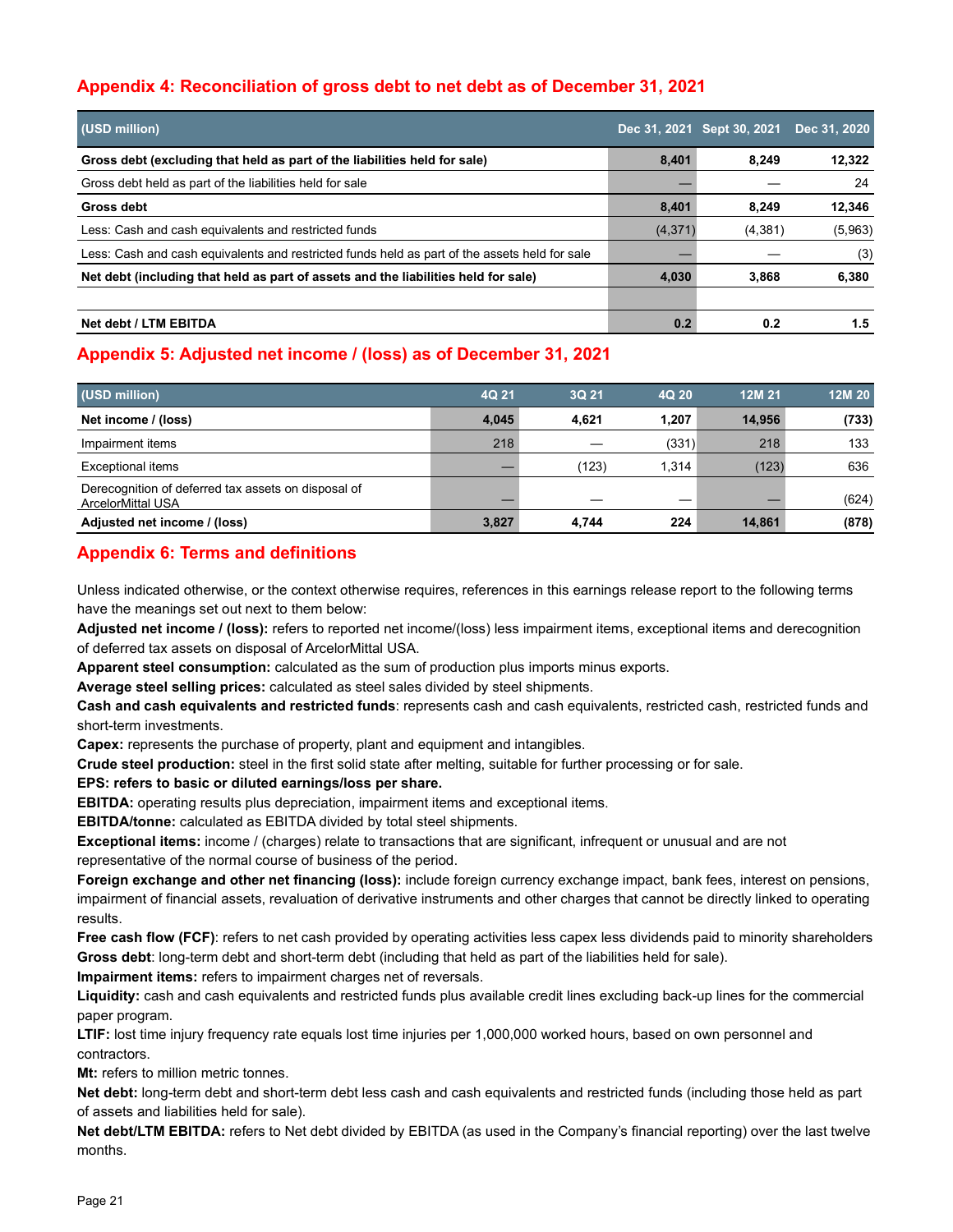**Net interest expense:** includes interest expense less interest income

**On-going projects:** refer to projects for which construction has begun (excluding various projects that are under development), even if such projects have been placed on hold pending improved operating conditions.

**Operating results:** refers to operating income/(loss).

**Operating segments:** NAFTA segment includes the Flat, Long and Tubular operations of Canada, Mexico; and also includes all Mexico mines (for 2020 and 2021 onwards) and Hibbing, Minorca, Princeton mines (for each of the periods of 2020, as they were included in the ArcelorMittal USA assets sold in December 2020). The Brazil segment includes the Flat, Long and Tubular operations of Brazil and its neighboring countries including Argentina, Costa Rica, Venezuela; and also includes Andrade and Serra Azul captive iron ore mines. The Europe segment includes the Flat, Long and Tubular operations of the European business, as well as Downstream Solutions, and also includes Bosnia and Herzegovina capital iron ore mines. The ACIS segment includes the Flat, Long and Tubular operations of Kazakhstan, Ukraine and South Africa; and also includes the captive iron ore mines in Ukraine and iron ore and coal mines in Kazakhstan). Mining segment includes iron ore operations of ArcelorMittal Mines Canada and ArcelorMittal Liberia.

**Own iron ore production:** includes total of all finished production of fines, concentrate, pellets and lumps and includes share of production.

**Price-cost effect:** a lack of correlation or a lag in the corollary relationship between raw material and steel prices, which can either have a positive (i.e., increased spread between steel prices and raw material costs) or negative effect (i.e., a squeeze or decreased spread between steel prices and raw material costs).

**Iron ore reference prices:** refers to iron ore prices for 62% Fe CFR China.

**Shipments:** information at segment and group level eliminates intra-segment shipments (which are primarily between Flat/Long plants and Tubular plants) and inter-segment shipments respectively. Shipments of Downstream Solutions are excluded. **Working capital change (working capital investment / release):** Movement of change in working capital - trade accounts receivable plus inventories less trade and other accounts payable.

## **Footnotes**

1. The financial information in this press release has been prepared consistently with International Financial Reporting Standards ("IFRS") as issued by the International Accounting Standards Board ("IASB") and as adopted by the European Union. The interim financial information included in this announcement has also been prepared in accordance with IFRS applicable to interim periods, however this announcement does not contain sufficient information to constitute an interim financial report as defined in International Accounting Standard 34, "Interim Financial Reporting". The numbers in this press release have not been audited. The financial information and certain other information presented in a number of tables in this press release have been rounded to the nearest whole number or the nearest decimal. Therefore, the sum of the numbers in a column may not conform exactly to the total figure given for that column. In addition, certain percentages presented in the tables in this press release reflect calculations based upon the underlying information prior to rounding and, accordingly, may not conform exactly to the percentages that would be derived if the relevant calculations were based upon the rounded numbers. Segment information presented in this press release is prior to inter-segment eliminations and certain adjustments made to operating result of the segments to reflect corporate costs, income from non-steel operations (e.g., logistics and shipping services) and the elimination of stock margins between the segments. This press release also includes certain non-GAAP financial/alternative performance measures. ArcelorMittal presents EBITDA, and EBITDA/tonne, Equity book value per share, which are non-GAAP financial/alternative performance measures and calculated as shown in the Condensed Consolidated Statement of Operations, as additional measures to enhance the understanding of operating performance. ArcelorMittal believes such indicators are relevant to describe trends relating to cash generating activity and provide management and investors with additional information for comparison of the Company's operating results to the operating results of other companies. The Company's EBITDA objectives for certain capital expenditure projects are based on the same accounting policies as those applied in the Company's financial statements prepared in accordance with IFRS. ArcelorMittal also presents net debt and change in working capital as additional measures to enhance the understanding of its financial position, changes to its capital structure and its credit assessment. ArcelorMittal also presents adjusted net income / (loss) as it believes it is a useful measure for the underlying business performance excluding impairment items, exceptional items and derecognition of deferred tax assets on disposal of ArcelorMittal USA. ArcelorMittal also presents free cash flow (FCF), which is a non-GAAP financial/alternative performance measure calculated as shown in the Condensed Consolidated Statement of Cash Flows, because it believes it is a useful supplemental measure for evaluating the strength of its cash generating capacity. The Company has revised the definition of free cash flow to include dividends paid to minority shareholders in order to reflect the measure it will use to determine dividends that will be paid under its new dividend policy. The Company also presents the ratio of net debt to EBITDA for the last twelve-month period, which investors may find useful in understanding the Company's ability to service its debt. Such non-GAAP/alternative performance measures may not be comparable to similarly titled measures applied by other companies. Non-GAAP financial/alternative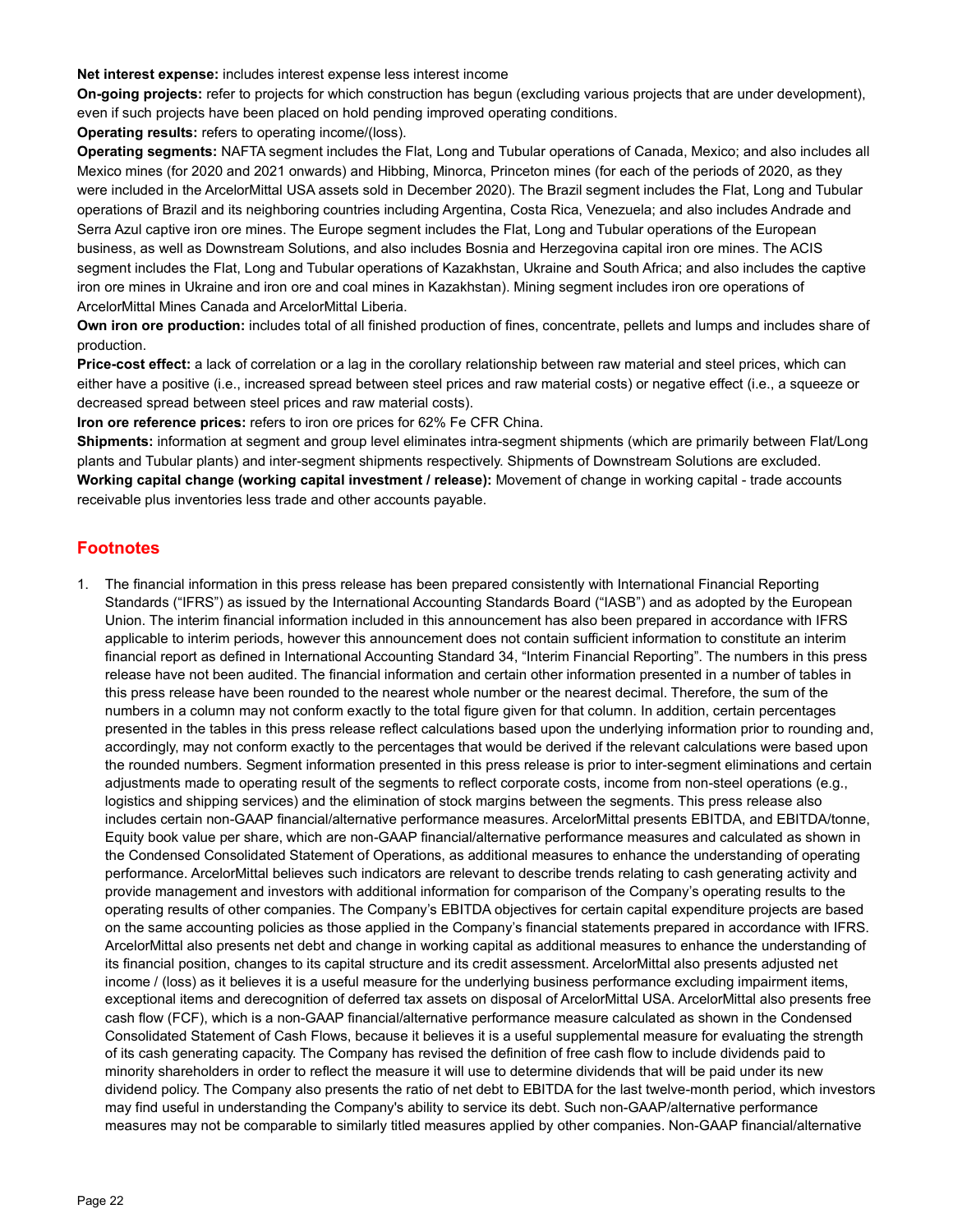performance measures should be read in conjunction with, and not as an alternative for, ArcelorMittal's financial information prepared in accordance with IFRS.

- 2. New segmentation reporting: Following the Company's steps to streamline and optimize the business, primary responsibility for captive mining operations has been moved to the Steel segments (which are primary consumers of the mines' output). The Mining segment will retain primary responsibility for the operation of ArcelorMittal Mines Canada ("AMMC") and Liberia and will continue to provide technical support to all mining operations within the Company. As a result, effective 2Q 2021, ArcelorMittal has retrospectively amended its presentation of reportable segments to reflect this organizational change, as required by IFRS. Only the operations of AMMC and Liberia are reported within the Mining segment. The results of each other mine are accounted for within the steel segment that it primarily supplies. Summary of changes: NAFTA: all Mexico mines (for 2020 and 2021 onwards) and Hibbing, Minorca, Princeton mines (each quarter of 2020, as they were included in the ArcelorMittal USA assets sale in December 2020); Brazil: Andrade and Serra Azul mines; Europe: ArcelorMittal Prijedor mine (Bosnia and Herzegovina); ACIS: Kazakhstan and Ukraine mines; and Mining: only AMMC and Liberia iron ore mines.
- 3. LTIF figures presented for FY 2021 of 0.79x excludes ArcelorMittal Italia (deconsolidated as from 2Q 2021 onwards) and ArcelorMittal USA (no longer in scope as sold on December 9, 2020) and compares with 0.61x in FY 2020.
- 4. Impairment gain for 12M 2021 amounted to \$218 million following improved cash flow projections in the context of decarbonization plans in Sestao (Spain) (partially reversing the impairment recognized in 2015). Net impairment gain for 12M 2020 amounted to \$133 million included the partial reversal of impairment charges (recorded in 2019) following the sale of ArcelorMittal USA (\$660 million), offset in part by impairment charges of \$331 million related to revised future cashflows of plate assets in Europe, charges of \$104 million following the permanent closure of a blast furnace and steel plant in Krakow (Poland) and charges related to the permanent closure of the coke plant in Florange (France) of \$92 million.
- 5. Exceptional items for 12M 2020 were net gains of \$636 million related to the gain on disposal of ArcelorMittal USA (\$1.5 billion) partially offset by site restoration and termination charges following the permanent closure of a blast furnace and steel plant in Krakow (Poland) totaling \$146 million and inventory related charges in NAFTA and Europe (\$0.7 billion).
- 6. See Appendix 5 for reconciliation of adjusted net income /(loss).
- 7. AMNS India has plans to debottleneck operations (steel shop and rolling parts) and achieve capacity of 8.8Mt per annum and medium-term plans to expand and grow to 14Mt per annum and then to 18Mt per annum. The Thakurani mines is now operating at full 5.5Mtpa capacity since 1Q 2021, while the second Odisha pellet plant has been commission and started in September 2021, adding 6Mtpa for a total 20Mtpa of pellet capacity. In addition, in September 2021, AMNS India commenced operations at Ghoraburhani - Sagasahi iron ore mine in Odisha. The mine is set to produce 2Mtpa of highquality iron ore in the current year and gradually ramp up production to a rated capacity of 7.2Mtpa and contribute significantly to meeting AMNS India's long-term raw material requirements. AMNS India signed a Memorandum of Understanding ("MoU") with the Government of Odisha to set-up an integrated steel plant with a 12Mtpa capacity in Kendrapara district of state Odisha. Pre-feasibility study report was submitted to the state government in 3Q 2021, and AMNS India is currently engaging with them for further studies and clearances.
- 8. AMNS Calvert ("Calvert") has plans to construct a new 1.5Mt EAF and caster to be completed 1H 2023. The joint venture is to invest \$775 million.
- 9. ArcelorMittal Mines Canada, otherwise known as ArcelorMittal Mines and Infrastructure Canada.
- 10. On December 19, 2018, ArcelorMittal signed a \$5,500,000,000 Revolving Credit Facility, with a five-year maturity plus two one-year extension options. During the fourth quarter of 2019, ArcelorMittal executed the option to extend the facility to December 19, 2024. The extension was completed for \$5.4 billion of the available amount, with the remaining \$0.1 billion remaining with a maturity of December 19, 2023. In December 2020, ArcelorMittal executed the second option to extend the facility, and the new maturity is now extended to December 19, 2025. As of December 31, 2021, the \$5.5 billion revolving credit facility was fully available.
- 11. Assets and liabilities held for sale as of December 31, 2020 included the assets and liabilities of ArcelorMittal Italia and plate assets in Europe.
- 12. XCarb™ is designed to bring together all of ArcelorMittal's reduced, low and zero-carbon products and steelmaking activities, as well as wider initiatives and green innovation projects, into a single effort focused on achieving demonstrable progress towards carbon neutral steel. Alongside the new XCarb™ brand, we have launched three XCarb™ initiatives: the XCarb™ innovation fund, XCarb™ green steel certificates and XCarb™ recycled and renewably produced for products made via the Electric Arc Furnace route using scrap. The Company is offering green steel using a system of certificates (XCarb**®** green certificates). These will be issued by an independent auditor to certify tonnes of CO2 savings achieved through the Company's investment in decarbonization technologies in Europe. Net-zero equivalence is determined by assigning CO2 savings certificates equivalent to CO2 per tonne of steel produced in 2018 as the reference. The certificates will relate to the tonnes of CO2 saved in total, as a direct result of the decarbonization projects being implemented across a number of its European sites.
- 13. The Investment Agreement stipulates a second equity injection by Invitalia, of up to €680 million, to fund the completion of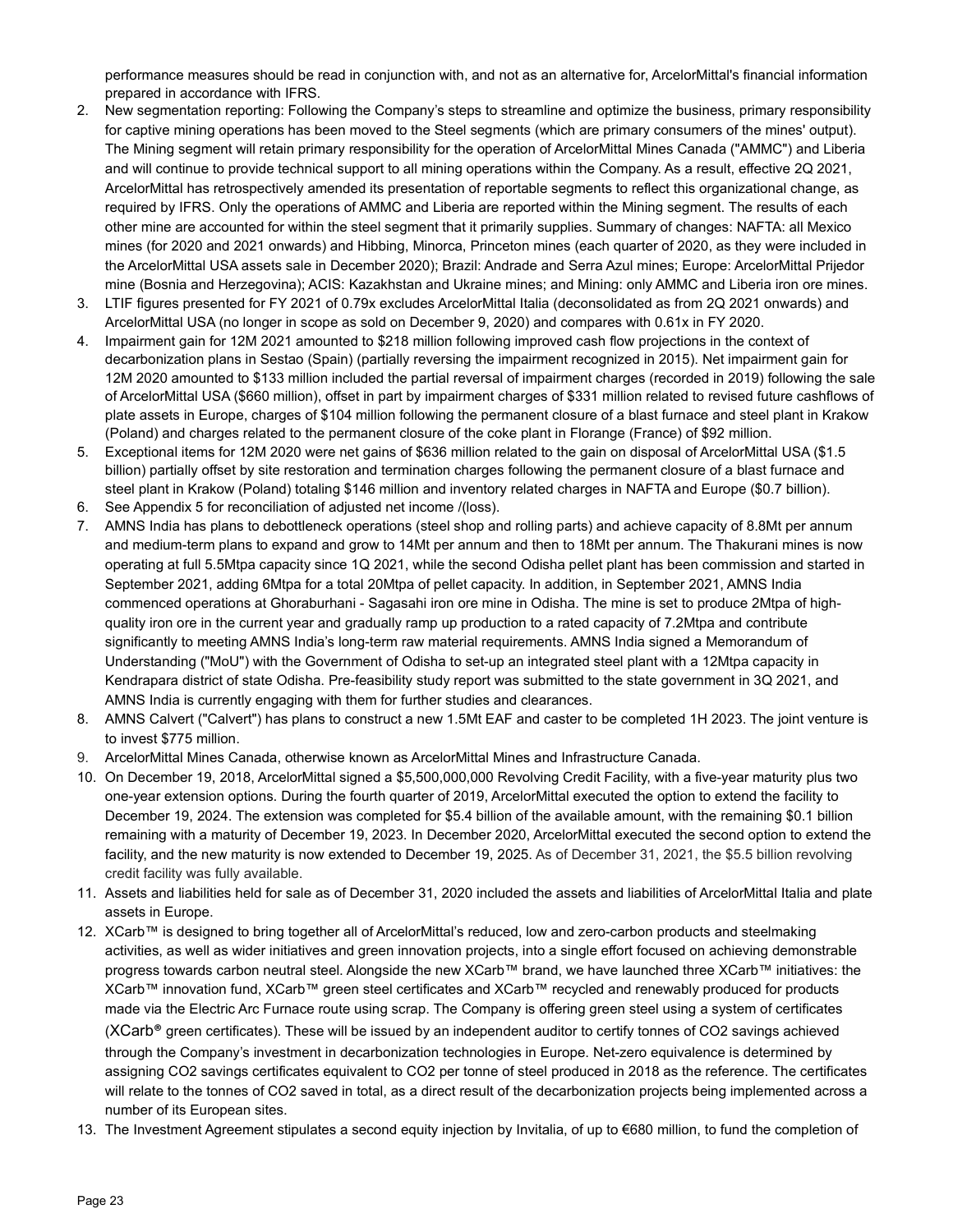the purchase of Ilva's business by Acciaierie d'Italia, subject to certain conditions precedent to be met by May 2022. At this point, Invitalia's shareholding in Acciaierie d'Italia would increase to 60%, with ArcelorMittal to invest up to €70 million to retain a 40% shareholding and joint control over the company. The conditions precedent include: the amendment of the existing environmental plan to account for changes in the new industrial plan; the lifting of all criminal seizures on the Taranto plant; and the absence of restrictive measures – in the context of criminal proceedings where Ilva is a defendant – being imposed against Acciaierie d'Italia Holding or its subsidiaries. In case conditions precedent are not met, then the Acciaierie d'Italia Holding would not be required to complete the purchase of Ilva's assets and its capital invested would be returned.

- 14. In addition to the AMNS India and Calvert joint ventures, the Company has important investments in China that provide valuable dividend streams and growth optionality. VAMA, our 50:50 joint venture with Hunan Valin, is a state-of-the-art facility focused on rolling steel for high-demanding applications in particular automotive. The business is performing well and plans to expand the current capacity by 40% to 2Mtpa over the next 2 years, financed from its own resources. The investment will allow VAMA to broaden its product portfolio and further enhance its competitiveness. This will in turn enable VAMA to meet the growing demand of high value add solutions from the Chinese automotive / new energy vehicle (NEV) market and propel it to be among the top automotive steel players in China by 2025. ArcelorMittal also owns a 37% interest in China Oriental, one of the largest H-Beam producers in China which has recently upgraded its asset portfolio and benefits from a strong balance sheet position.
- 15. On November 1, 2018, ArcelorMittal Investco Italy Srl completed the acquisition of Ilva Spa (former name of ArcelorMittal Italia) and its subsidiaries. ArcelorMittal was the principal partner in AM Investco with 94.45% equity stake in the consortium, with Banca Intesa Sanpaolo holding 5.55%. ISP interest was subject to put and call option arrangement. The put option was exercised in December 2020 simultaneous to the signing of an investment agreement with Invitalia.
- 16. Other assets include the main listed investment of Erdemir (12%) at market value of \$885 million and \$792 million as of December 31, 2021 and September 30, 2021, respectively. As of December 31, 2020, other assets included amongst others the listed investment of Cleveland Cliffs (16%) at market value of \$1,988 million and Erdemir (12%) at market value of \$850 million.
- 17. During 3Q 2021, the Company revised the definition of free cash flow to include dividends paid to minority shareholders in order to reflect the measure it will use to determine dividends that will be paid under its new dividend policy. The comparative figures for free cash flow under the prior definition of cash flow from operations less capex were inflows in 4Q 2021 of \$3,009 million, \$1,767 million for 3Q 2021, \$748 million for 4Q 2020, \$6,897 million for 12M 2021 and \$1,643 million for 12M 2020.
- 18. Segment "Other & eliminations" EBITDA result was an income of \$70 million in 4Q 2021 as compared to a loss of \$209 million in 3Q 2021 and to a loss of \$87 million in 4Q 2020 principally due to the decrease of the stock margin eliminations driven by the decrease during the quarter of the iron ore market price on intra-group stock sales between steel and mining businesses.
- 19. FY 2021 figures include \$0.1 billion capex related to ArcelorMittal Italia which has been deconsolidated from 2Q 2021 onwards).
- 20. On April 1, 2018, ArcelorMittal completed the acquisition of Votorantim Siderurgia (subsequently renamed ArcelorMittal Sul Fluminense "AMSF"), Votorantim S.A.'s long steel business in Brazil pursuant to which Votorantim Siderurgia became a wholly-owned subsidiary of ArcelorMittal Brasil. The acquisition was completed through the issuance of preferred shares to Votorantim S.A. representing a 2.99% interest in ArcelorMittal Brasil. Pursuant to the shareholders' agreement, such preferred shares are subject to put and call option arrangements exercisable by Votorantim S.A. and ArcelorMittal Brasil between July 1, 2019 and December 31, 2022 and between January 1, 2023 and December 31, 2024, respectively. The Company determined that it has a present ownership interest in the preferred shares subject to the put option. In 3Q 2021, the Company recognized a \$82 million charge in connection with the put option granted to Votorantim partially reversed in 4Q 2021, and for which ArcelorMittal recognized a liability corresponding to the net present value of the redemption amount based on past and future EBITDA projections subject to certain adjustments.
- 21. Total steel shipments for 12M 2021 were 62.9 million metric tonnes ("Mt"), lower as compared to 69.1Mt in 12M 2020 due to the reduced scope following the sale of ArcelorMittal USA on December 9, 2020 and ArcelorMittal Italia, deconsolidated as from April 14, 2021. Adjusted for scope, steel shipments increased by 9.2% driven by the broad based recovery in demand following the impacts of COVID-19 on 2020. Adjusted for scope, all segments experienced year on year shipment growth: Europe +8.9%, Brazil +24.3%, ACIS +4.8% and NAFTA +8.0%.
- 22. Equity book value per share is calculated as the Equity attributable to the equity holders of the parent divided by diluted number of shares at the end of the period. FY 2021 equity of \$49.1bn divided by 967 million shares equals \$51/sh. FY 2020 equity of \$38.3bn divided by 1,189 million shares equals \$32/sh.
- 23. Strategic capex envelope of \$3.1 billion represents total to be spent on strategic project in the period from 2021 to 2024. Specifically, \$0.2 billion of the \$3.1 billion has been spent through the end of 2021.
- 24. \$1.1 billion estimate of additional contribution to EBITDA, is based on assumptions as to selling prices and input costs in particular. Mining EBITDA assumptions are based on conservative long term iron ore prices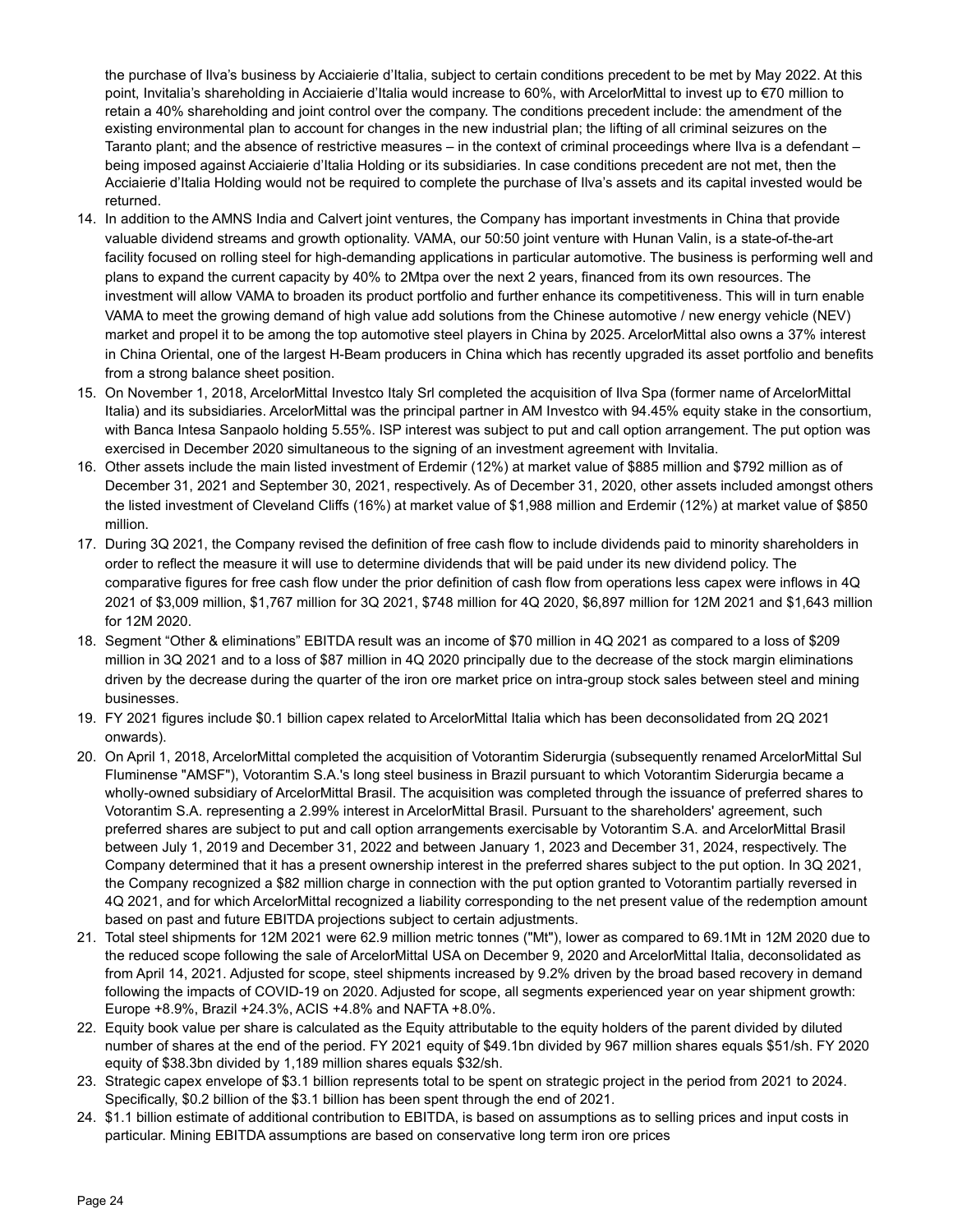## **Fourth quarter 2021 earnings analyst conference call**

ArcelorMittal management will host a conference call for members of the investment community to present and comment on the three-month and twelve-month periods ended December 31, 2021 on: **Thursday February 10, 2022 at 9.30am US Eastern time; 14.30pm London time and 15.30pm CET.** 

The dial in numbers are:

| Location    | Toll free dial in numbers | Local dial in numbers | Participant |
|-------------|---------------------------|-----------------------|-------------|
| UK local:   | 0808 238 0676             | +44 (0)203 057 6900   | 7995055#    |
| US local:   | +1 866 220 1433           | +1 347 903 0960       | 7995055#    |
| France:     | 0805 101 469              | +33 1 7070 6079       | 7995055#    |
| Germany:    | 0800 588 9185             | +49 69 2222 2624      | 7995055#    |
| Spain:      | 900 828 532               | +34 914 144 464       | 7995055#    |
| Luxembourg: | 800 23 023                | +352 2786 0311        | 7995055#    |

Join the call via telephone using the participant code 7995055# or alternatively use the live audio webcast link.

#### [https://interface.eviscomedia.com/player/1141/](https://urldefense.com/v3/__https:/interface.eviscomedia.com/player/1141/__;!!AB_04_y_3-SRqw!uijjGUKOJLqjQzCTW4FQIrzUoFaXI3HFELJGyhWc9XvLP-Ipvlpq7KUmjkgbIfgyXH9pnw$)

Please visit the results section on our website to listen to the reply once the event has finished <https://corporate.arcelormittal.com/investors/results>

### **Forward-Looking Statements**

This document may contain forward-looking information and statements about ArcelorMittal and its subsidiaries. These statements include financial projections and estimates and their underlying assumptions, statements regarding plans, objectives and expectations with respect to future operations, products and services, and statements regarding future performance. Forward-looking statements may be identified by the words "believe", "expect", "anticipate", "target" or similar expressions. Although ArcelorMittal's management believes that the expectations reflected in such forward-looking statements are reasonable, investors and holders of ArcelorMittal's securities are cautioned that forward-looking information and statements are subject to numerous risks and uncertainties, many of which are difficult to predict and generally beyond the control of ArcelorMittal, that could cause actual results and developments to differ materially and adversely from those expressed in, or implied or projected by, the forward-looking information and statements. These risks and uncertainties include those discussed or identified in the filings with the Luxembourg Stock Market Authority for the Financial Markets (Commission de Surveillance du Secteur Financier) and the United States Securities and Exchange Commission (the "SEC") made or to be made by ArcelorMittal, including ArcelorMittal's latest Annual Report on Form 20-F on file with the SEC. ArcelorMittal undertakes no obligation to publicly update its forward-looking statements, whether as a result of new information, future events, or otherwise.

#### **About ArcelorMittal**

ArcelorMittal is the world's leading steel and mining company, with a presence in 60 countries and an industrial footprint in 18 countries. Guided by a philosophy to produce safe, sustainable steel, we are the leading supplier of quality steel in the major global steel markets including automotive, construction, household appliances and packaging, with world-class research and development and outstanding distribution networks.

Through our core values of sustainability, quality and leadership, we operate responsibly with respect to the health, safety and wellbeing of our employees, contractors and the communities in which we operate. For us, steel is the fabric of life, as it is at the heart of the modern world from railways to cars and washing machines. We are actively researching and producing steel-based technologies and solutions that make many of the products and components people use in their everyday lives more energy efficient.

We are one of the world's largest producers of iron ore. With a geographically diversified portfolio of iron ore assets, we are strategically positioned to serve our network of steel plants and the external global market. While our steel operations are important customers, our supply to the external market is increasing as we grow. In 2021, ArcelorMittal had revenues of \$76.6 billion and crude steel production of 69.1 million metric tonnes, while own iron ore production reached 50.9 million metric tonnes.